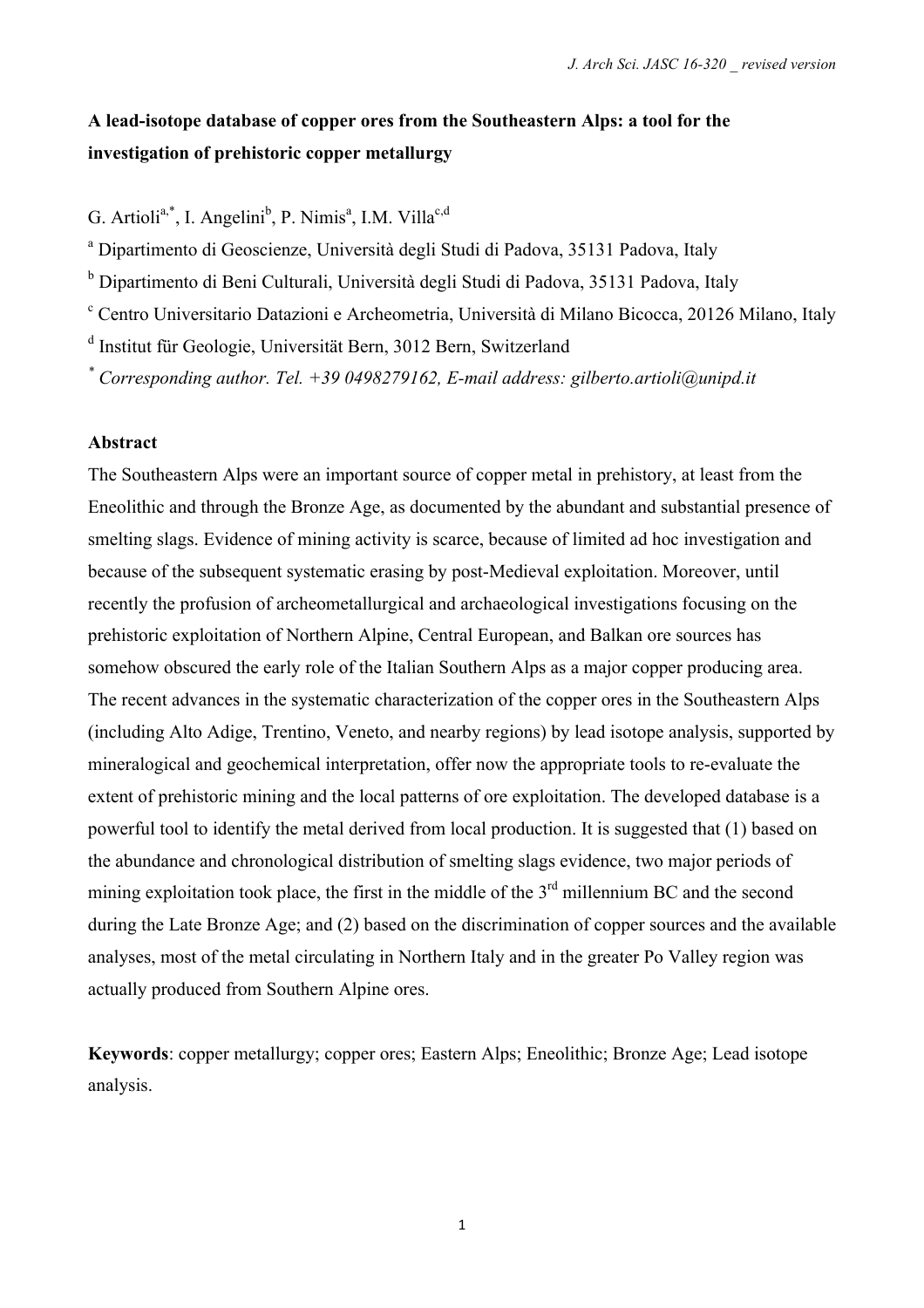### **1. Introduction**

The Italian Alps do not contain large copper deposits in modern industrial terms; nevertheless, they are host to a large number of relatively small copper and polymetallic copper-bearing deposits of different genetic type and geological age. Most of these copper occurrences would be of limited economic interest in the present global resource market, but many of them have been extensively exploited since prehistory, possibly since Late Neolithic times. As a matter of fact, copper metal objects were circulating in the area well before the Bronze Age, as the archeological evidence clearly shows (e.g. Pedrotti 2002: p. 213, Pearce 2007, Angelini et al. 2013), also through spectacular finds such as the Iceman's copper axe (De Marinis 1992, Fleckinger 2003, Sperl 2005). The latter finding stands as a landmark as it is the only directly datable Eneolithic copper axe in the Southern Alpine region.

The copper deposits which have allegedly been exploited in prehistory are mainly located in the Southeastern Alps (Nimis et al. 2012, Artioli et al. 2013), namely in the Trentino and Alto Adige/South Tyrol regions, which show substantial evidence of Copper Age (Perini 1989, Pedrotti 2002, Pearce 2007, Angelini et al. 2013, Artioli et al. 2015) and Bronze Age (Weisgerber and Goldenberg 2004, Cierny 2008) smelting activities. Despite the intense prehistoric metallurgical activity, surprisingly few systematic investigations were carried out in order to define the geochemical and isotopic character of the Southern Alpine deposit for archaeometric and provenancing purposes. The attention to date has been mostly focused on the more northerly Austrian Alps (e.g. Lutz and Pernicka 2013 and references therein). Significantly, in a recent review of available lead isotope data for the Alpine region (Ling et al. 2014), the authors clearly state: "The Eastern Alps in particular are known for large and rich deposits of copper (also lead and silver). There is a well-documented exploitation throughout the Bronze Age of copper ores, mainly in Tyrol, … Over 300 lead isotope data that can be used for comparisons have been published for the Alpine copper ores, mainly from Austria (Höppner et al. 2005; Köppel and Schroll 1983; Schroll 1997). Unfortunately, there are no lead isotope data published in numerical format for the mines in Mitterberg, the only published information about these ores is plotted as graphs (for example Pernicka, 2010, Fig. 8, p. 729). *There is also archaeometallurgical evidence of ancient copper mines in the Italian Alps, but there are no lead isotope data available for these ores* (Weisgerber and Goldenberg 2004)." Actually, several LI data for the Italian Western and Eastern Alps do exist in the literature (Cumming et al. 1987, Artioli et al. 2009, Nimis et al. 2012), nonetheless it is true that no systematic, archaeometry-oriented report of these data has yet been published. Small and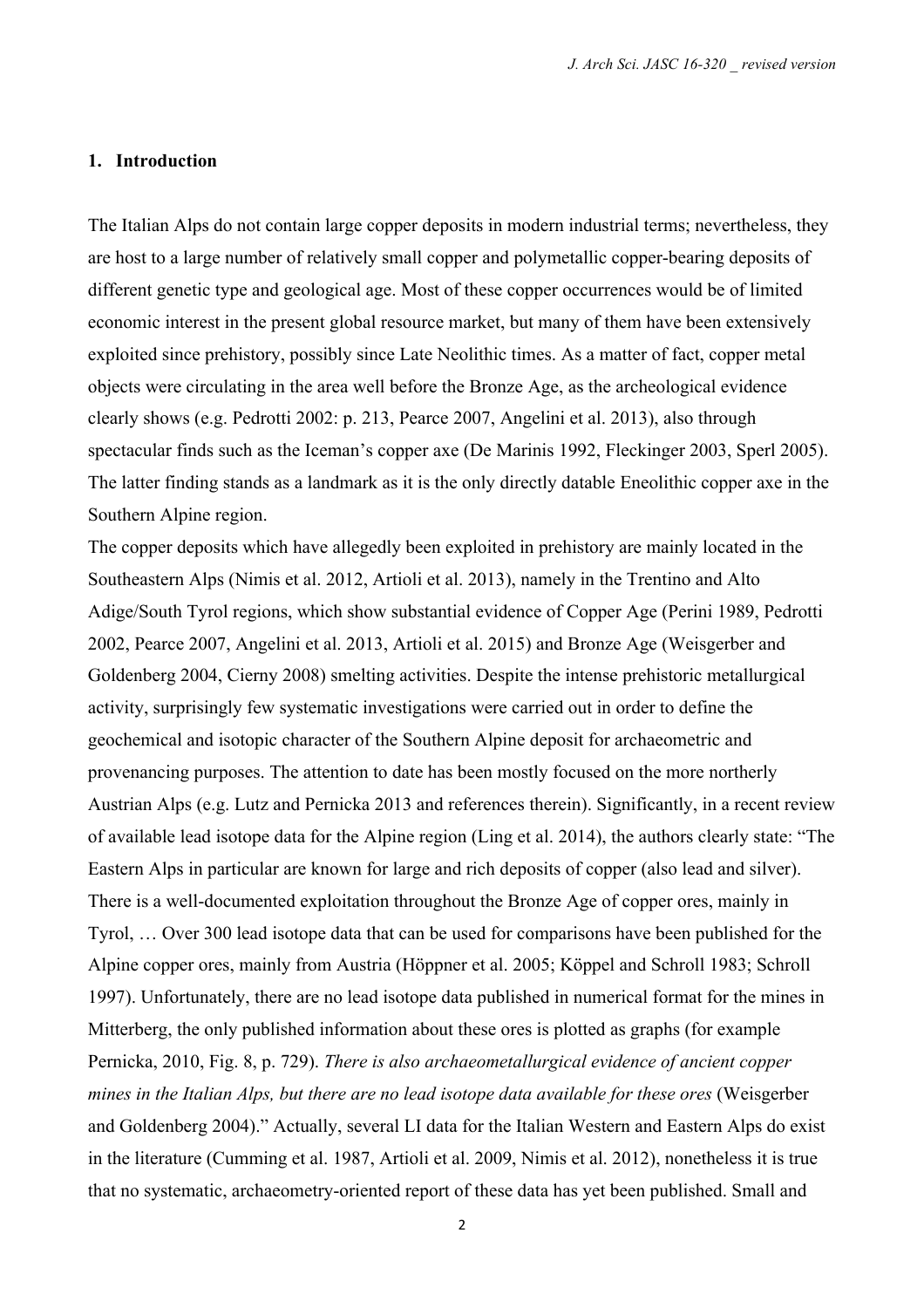very small copper outcrops were likely ubiquitous in the Alps. Wherever small-scale investigations were undertaken, it was demonstrated that literally hundreds of localities were accessed in the Bronze Age, for many of which Pb isotope data are available (e.g. Valais: Cattin et al. 2011; Austria: Höppner et al. 2005; Köppel and Schroll 1983; Schroll 1997; Eastern Italian Alps: Artioli et al. 2013, Angelini et al. 2015; Western Italian Alps: Artioli et al. 2009). The present review is meant (a) to release in a complete and organic form the lead isotope (hereafter LI) data collected in the last decade within the AAcP project (Alpine Archaeocopper Project: geo.geoscienze.unipd.it/aacp/welcome.html) pertaining to copper deposits in the Southeastern Alps, (b) to define reference isotopic groups for the area, (c) to provide a general geological and geochemical interpretation of the discrimination potential of the LI data for these deposits with respect to other European and Mediterranean copper sources exploited in antiquity, and (d) to show examples of provenancing application to prehistoric copper and bronze objects from Northern Italy. It is believed that these exercises will greatly contribute to clarify the picture of ancient metallurgical exploitation in the Alpine region.

# **2. The development of the database: ore selection and characterization**

Copper-bearing ore samples from the Southeastern Alps were systematically collected during the last decade based on geological, historical, and mining information. The early investigations (Artioli et al. 2008a) focused on the geochemical discrimination of the ore sources, starting with a few samples of the most well-known deposits in the region. The Agordo mining area (Belluno, Veneto) in the heart of the Dolomiti Bellunesi, which used to be one of the fundamental metal producing areas of the Republic of Venice in the XVII and XVIII centuries, was first selected in order to calibrate the sampling and analytical protocols (Artioli et al. 2008b, Artioli et al. 2012). The Agordo area in fact offers excellent occurrences of ores, smelting slags of various ages, and copper metal of unequivocal local origin, besides a wealth of historical information concerning mining sites and metallurgical activities. Agordo hosts one of the most famous Italian mining schools, founded in 1867, and preserves a wealth of information on historical mining and ore processing. The Agordo area was extensively surveyed and sampled in close collaboration with personnel of the mining school, mineral collectors and the local archaeological group (ARCA, Gruppo Archeologico Agordino). A large number of mineralogical, geochemical and isotopic analyses were performed on the samples from the Agordo mines (Valle Imperina, Sasso Negro, Valle del Mis, Passo di Vallés) and compared to the data obtained on local copper smelting slags related to Medieval and pre-industrial extraction activities and on raw copper fragments associated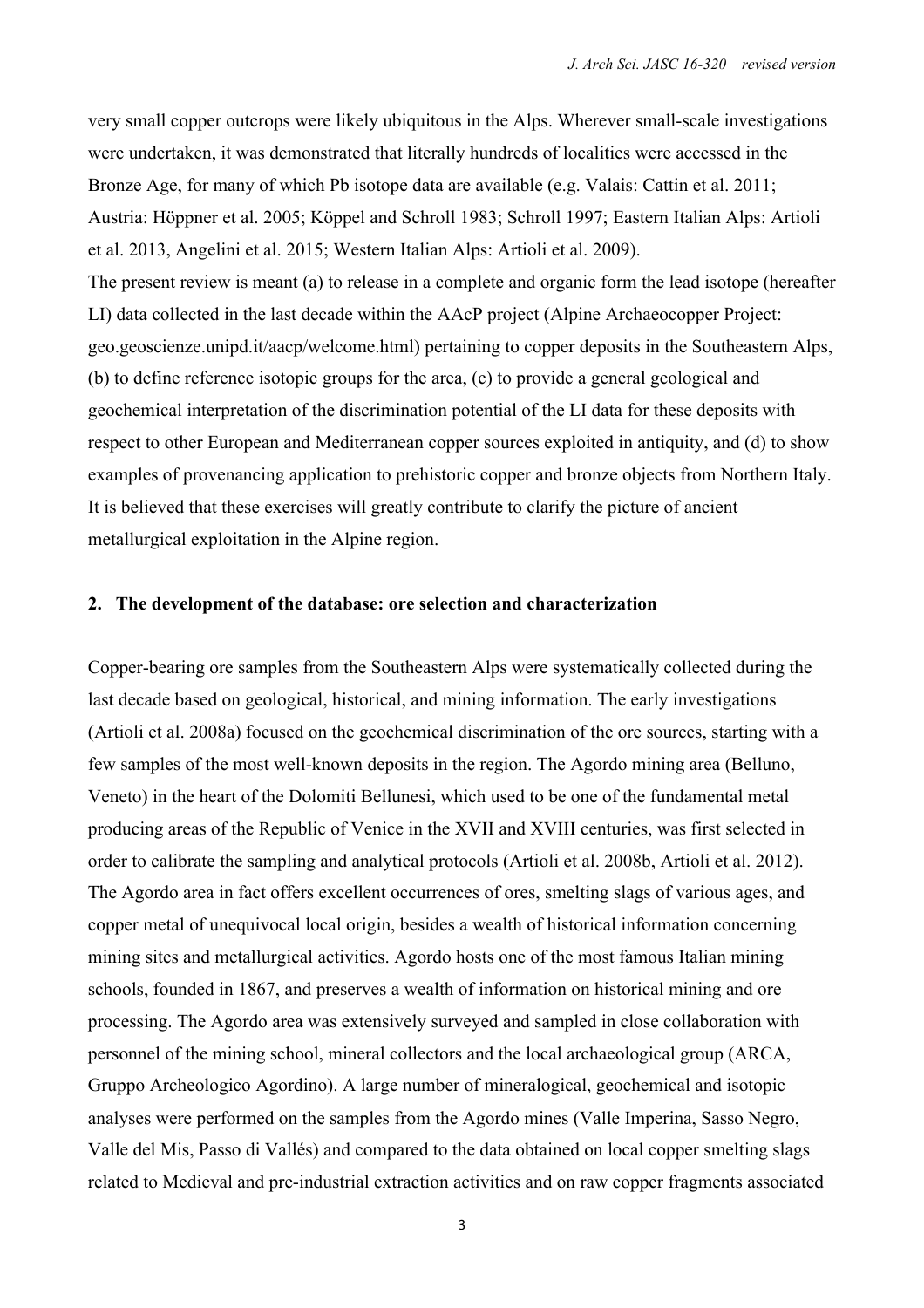with the slags (Artioli et al. 2008b, Artioli et al. 2010, Giunti 2011, Artioli et al. 2012). This preliminary test investigation allowed us to optimize the ore sampling and separation protocols, and to understand in detail the potentials and limits of the tracing parameters in linking the minerals to the extracted raw copper, through the smelting slags.

The research was then extended to the other known copper districts in the Trentino, Alto Adige/South Tyrol and Veneto regions. Recently, the main copper occurrences in the more easterly Friuli Venezia Giulia (Carnia area) and a few deposits from the more westerly Valcamonica area (Brescia, Lombardia) were also sampled and analysed. The reported data virtually include all occurrences of known copper mineralization in the explored regions. In fact, care was taken in covering all the different genetic typologies of deposits in a given area or mining district, so that the geochemical signature of any presently inaccessible deposit can be predicted from the present data on solid geological grounds. The project now plans to extend the survey further westward to the Central Alps.

Whenever possible each deposit was directly investigated in the field, and representative samples were collected from outcrops or mining dumps. Only in a few cases, when little or no copper ores were still accessible in the field, we had to rely on local private collections or museum specimens from a given locality. In a few cases, core samples from past mining exploration projects were made available.

Fig. 1 shows the location of the sampled mining sites, and Table 1 reports the detailed list of the analysed samples, together with geographical coordinates, locality names, as well as essential geological and mineralogical information.

*Fig. 1. Map of the Southeastern Alps with main geological units and location of sampled copper deposits.* 

## **3. Lead isotope analyses**

The ore samples were mineralogically and petrographically characterized in polished sections by optical microscopy under reflected light and by X-ray powder diffraction (XRPD). Representative portions of the ore containing primary or secondary copper-bearing mineral assemblages (Table 1) were selected and then gently crushed. An adequate amount of mineral grains was then separated by handpicking under a binocular microscope, and their mineralogical composition checked by XRPD. An aliquot of the separates (2–10 mg) was dissolved in aqua regia by high-pressure microwave digestion in sealed PTFE vessels. The dissolved lead was purified using the  $SrSpec^{TM}$  resin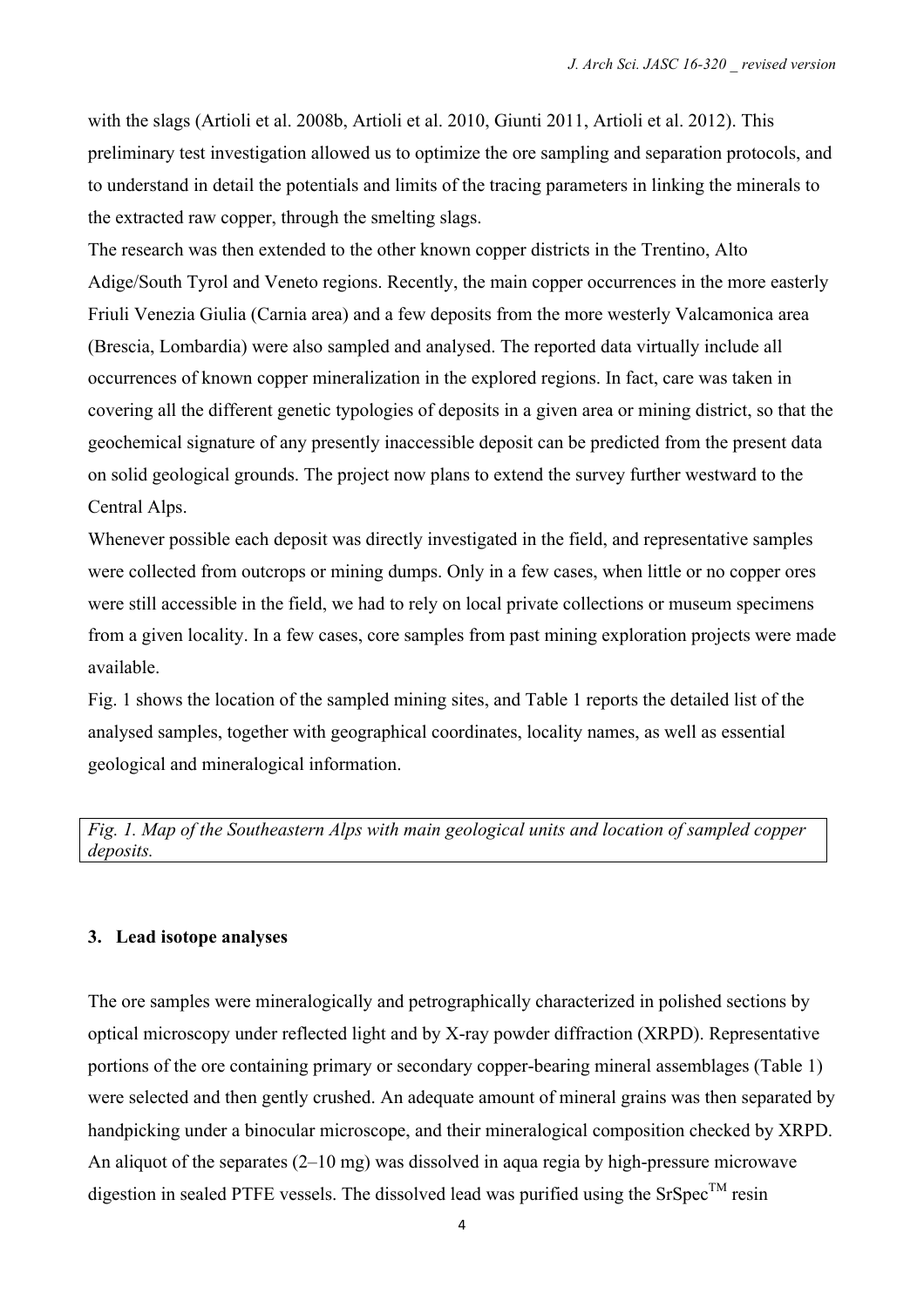(EIChroM Industries; Horwitz et al. 1992), following the same procedure described in Villa (2009). About 100 mL of resin are filled in a 3-mm diameter hand-made PTFE column. The height to width ratio is approximately 4. The sample solution is loaded in  $0.5$  mL 1M HNO<sub>3</sub>, 1.5 mL of which is also used to wash out the matrix metals, while Pb is very strongly retained on the resin. Pb is then eluted with 3 mL 0.01M HNO<sub>3</sub> and is ready for analysis. Lead isotope analyses were performed with a Nu Instruments<sup>TM</sup> Multi-Collector-ICP-MS at the Institut für Geologie, University of Bern (Switzerland). The sample solution was ionized by introducing it into a 9000 K plasma. All elements were ionized simultaneously. Mass fractionation was monitored by adding a small quantity of Tl, which has a known  $^{203}Tl/^{205}Tl$  ratio, is ionized together with and fractionated by the same mechanism as Pb, and does not interfere with Pb isotope measurements. Calibration was carried out using the NIST SRM 981 international standard. The results are reported in Table 2. Typical in-run relative uncertainties (2 SE of the mean) on <sup>206</sup>Pb/<sup>204</sup>Pb, <sup>207</sup>Pb/<sup>204</sup>Pb, and <sup>208</sup>Pb/<sup>204</sup>Pb isotope ratios were smaller than 0.02 %. The measured isotopic composition for SRM 981 were indistinguishable from the certified value and the recent, more precise literature measurements (Rehkämper and Mezger 2000), so that no adjustment of the measured ratios was necessary. The external reproducibility on the SRM 981 reference material amounted to  $\pm 0.015$  % (2 $\sigma$ ), very similar to the individual in-run precision on unknown samples.

#### **4. Results and discussion**

The geology and geochemistry of the deposits will not be discussed in detail in this context, since they are of strict geological interest. However, we argue here that the solid geological interpretation of the LI data (Nimis et al 2012) allows a more robust definition of the major isotopic groups in the investigated region, and that such groups provide a very useful basis for discrimination of metals extracted from the Southeastern Alps from those derived from other copper sources in continental Europe and around the Mediterranean region. When ambiguities arise because of overlapping LI fields, then the mineralogical character of the deposit (i.e. chalcopyrite-pyrite vs. tetrahedritetennantite vs polymetallic Cu-Zn-Pb sulphides) or the chemistry of the ores themselves (e.g. the contents of different chalcophile elements) can be efficiently used as additional discrimination parameters. An analogous combination of geochemical and isotopic parameters has been used to resolve isotopic ambiguities in specific cases (Baron *et al* 2013; Villa 2016). The fundamental difference with previous approaches, mostly limited to trace element concentrations (see discussion in: Pernicka 2014) and which has in some cases given rise to serious misunderstandings (see

5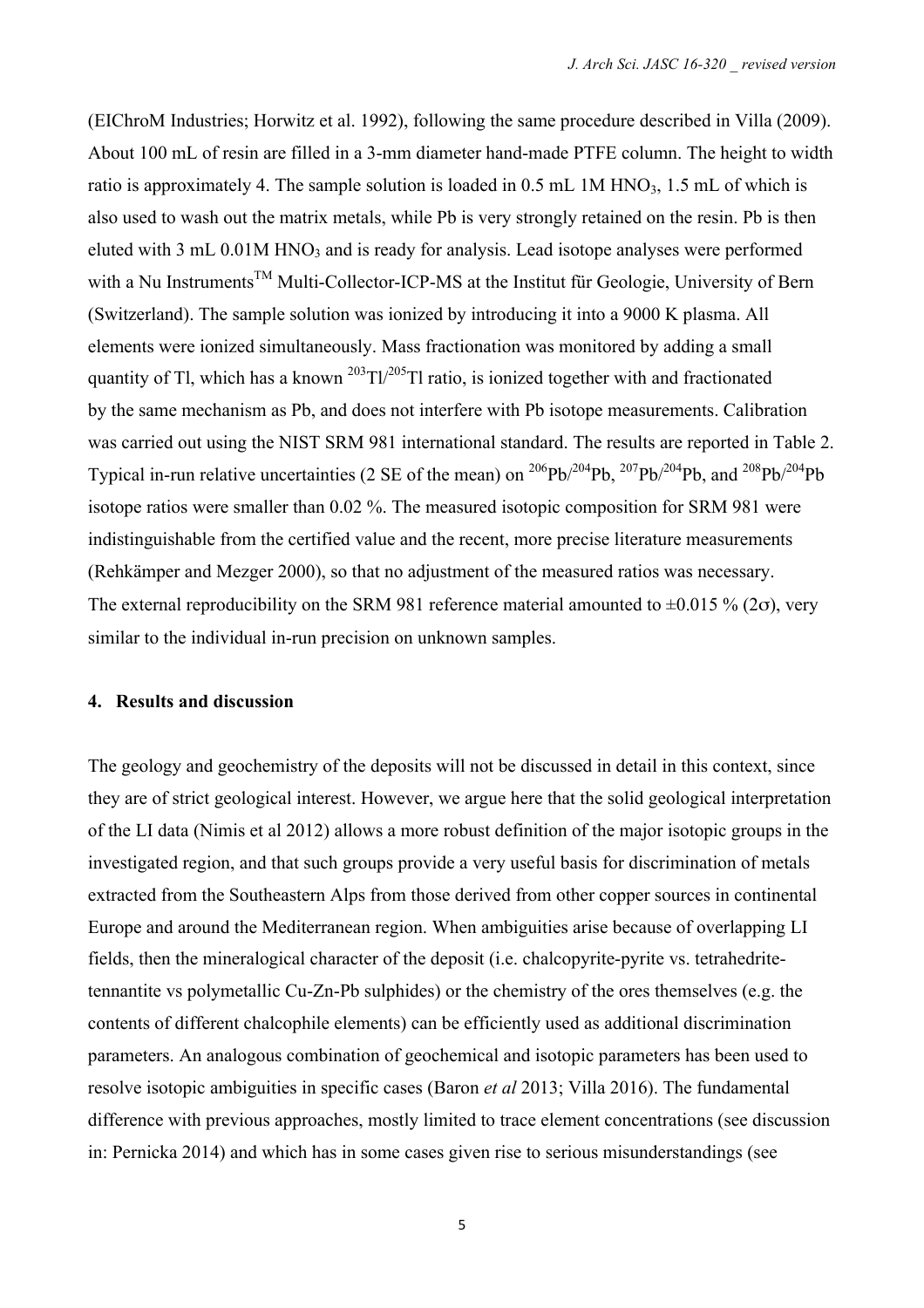discussion in: Cattin *et al.* 2015), is the use of common-denominator ratios of geochemically related trace elements, as discussed in more detail by Villa (2016).

## *Definition of the Southeastern Alpine isotopic groups*

The measured LI data are graphically reported in Fig. 2, using the preferred representation based on the <sup>206</sup>Pb/<sup>204</sup>Pb, <sup>207</sup>Pb/<sup>204</sup>Pb, and <sup>208</sup>Pb/<sup>204</sup>Pb ratios. Such representation allows a good visual discrimination of the isotopic fields and at the same time maintains a readily interpretable significance from the geological and geochronological points of view (Nimis 2010; Artioli et al. 2013). The binary diagrams clearly show that the ore deposits from the Southeastern Alps can be described by two major fields.

The first field includes the deposits in the Late Ordovician-Early Silurian crystalline basement located along the Valsugana thrust (Calceranica, Vetriolo, Valle Imperina), which are characterized by  $206Pb^{204}Pb$  ratios <18.10. These deposits consist of metamorphosed volcanogenic massive sulphide (VMS) deposits sharing similar genesis and features. We therefore define the field as *Valsugana VMS* (marked with red dots in Fig. 2). The copper-bearing mineral assemblage typically includes small amounts of chalcopyrite in a pyrite-dominate mineralization, with accessory sphalerite, galena and arsenopyrite (locally abundant at Calceranica) (Andreatta, 1928; Frizzo 2004). Higher concentrations of chalcopyrite, which were the object of prehistoric mining (Preuschen 1973; Šebesta 1992), are known to have occurred locally at least at Vetriolo. A few other samples from geographically scattered deposits of various origin also fall in this isotopic field: Rifugio Borromeo/Paradiso (Val Martello, Alto Adige), Pian delle Loppe (Val del Mis, Agordo, Veneto), Cinque Valli and Pamera (Valsugana, Trentino); this genetically heterogeneous group includes deposits which were either genetically similar to those of the Valsugana VMS deposits (Rifugio Borromeo; Casari, 1986) or were probably formed at least in part by metamorphic and hydrothermal remobilization of earlier VMS deposits (Nimis et al. 2012).

The other major field, with  $^{206}Pb^{204}Pb$  ratios >18.26, contains most of the ore deposits in the Southalpine units of the Alto Adige, Trentino and Veneto (AATV) regions, so that we define it **Southalpine AATV** (marked with orange dots in Fig. 2). These deposits are geologically younger and, for the major part, genetically related with post-metamorphic Early Permian and Triassic magmatism. They are mainly formed by polymetallic (Pb, Zn, Cu; with variable, generally minor Ag, Sb, Co, Bi, As) sulphide-rich veins and the mineralization generally consists of chalcopyritesphalerite-galena-pyrite. Other less common mineral assemblages are tetrahedrite  $\pm$  galena (Pattine–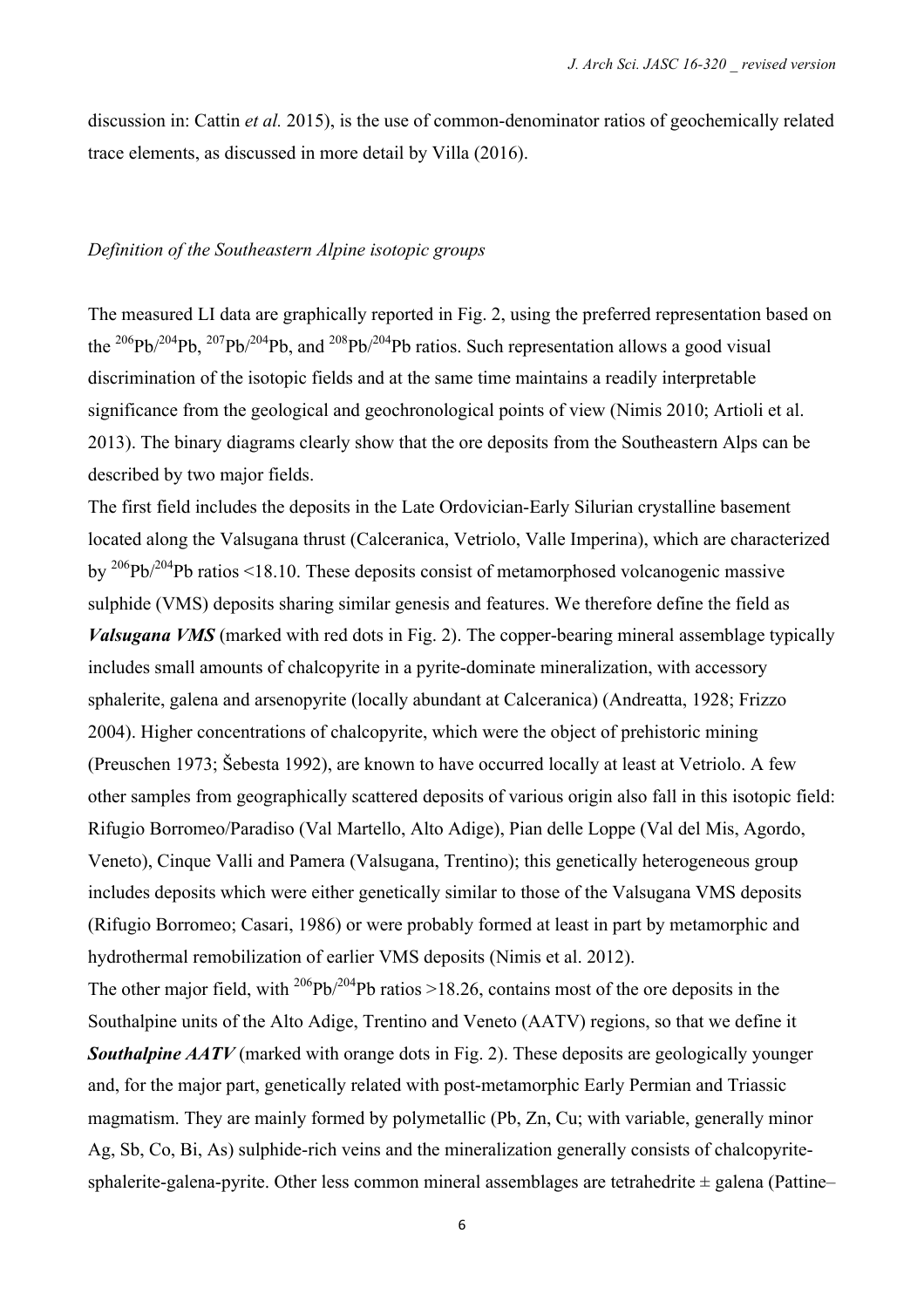Pian della Stua and Montagiù, Trentino), chalcopyrite-bearing magnetite and pyrrothite (Pamera, Trentino), bornite-chalcopyrite-chalcocite (Sasso Negro and Passo di Vallés, Veneto) and chalcopyrite-pyrite-bismuthinite (Duadello–V. delle Volte, Lombardia). Many of the deposits falling in this LI field, including the most voluminous ones of Val dei Mocheni (Trentino) and Montefondoli/Pfundererberg (Alto Adige), have very similar geochemical characters and mineralogical compositions, so that it is virtually impossible to distinguish the single mines on the basis of isotopic, chemical, and mineralogical parameters. The copper deposits located in the Carnic Alps (Monte Avanza, Casera Pramosio, Comeglians; yellow dots in Fig. 2) also have an isotopic character very similar to that of the Southalpine AATV deposits; however, they have a distinctive tetrahedrite-rich composition, so that a low-Sb content in the metal is prima facie evidence to exclude them as potential sources.

# *Fig. 2. Plot of LI data for copper ores from the Southeastern Alps. See text for the definition of the isotopic groups.*

The deposits which fall well outside the two major ore fields (some of the pink and dark yellow dots in Fig.2) include most of the deposits located in the Austroalpine units of Alto Adige north of the Insubric Line (Stelvio, Oris), and denominated *Austroalpine AA*, or hosted in the Glockner Nappe of the Tauern Window (*Predoi*, Alto Adige). In particular, the latter deposit shows rather low <sup>207</sup>Pb/<sup>204</sup>Pb and <sup>208</sup>Pb/<sup>204</sup>Pb ratios for a given <sup>206</sup>Pb/<sup>204</sup>Pb value, consistent with its very distinct oceanic (ophiolitic) origin. To date none of these copper deposits show evidence of prehistoric exploitation; for this reason and because of their distinct LI signature, they will not be considered for the provenancing application of the database.

It is worth noting that a few samples of secondary copper minerals show LI compositions falling well outside the fields of the primary minerals from the same group of deposits (cf. for instance samples AF-s1 from Montefondoli and TIL As from Tiles). When this occurs, the non-sulphidic minerals typically show more radiogenic compositions, characterized by higher  $^{207}Pb/^{204}Pb$ , <sup>208</sup>Pb/<sup>204</sup>Pb and/or <sup>206</sup>Pb/<sup>204</sup>Pb ratios, indicating mixing with lead derived from nearby high-(U, Th) rocks. This observation should be cause of caution when provenancing objects on the basis of LI data derived from non-sulphidic ores.

# *Discrimination of the Southeastern Alpine deposits from other deposits*

If we plot the LI data of the Southeastern Alpine deposits together with the available LI data on European and Mediterranean copper ores (such as the OXALID database at the Oxford Isotrace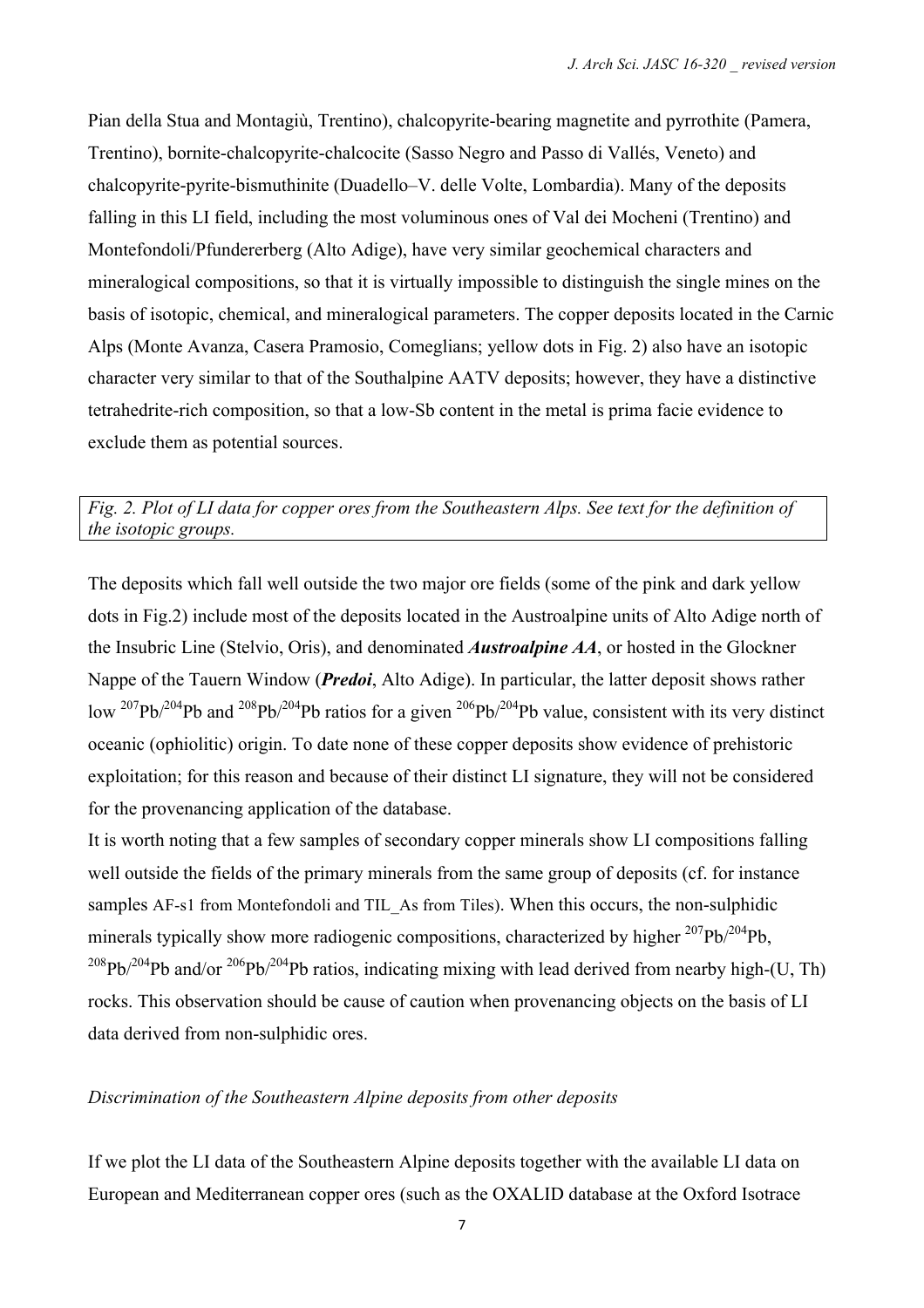Laboratory, http://oxalid. arch.ox.ac.uk/; and the vast literature cited in Ling et al. 2014) there is an enormous amount of overlap between the various groups of deposits (see Fig 3 in Artioli et al. 2013). Because of the extent in the data overlap, searching for the provenance of a given object against all available ore data using a quantitative statistical approach can only provide a preliminary discrimination of the possible sources. This approach is applied, for instance, when calculating the Euclidean distances in the 3D space from the measured value to all data in the database (Stos 2009), or when using more sophisticated approaches such as the kernel density estimates (Baxter et al. 1997). Without dwelling in complex statistical treatment, here we limited our analysis to the graphical comparison of the LI data for the Southeastern Alpine region to those published for the copper deposits which are in close geographical proximity and are therefore the most interesting for archaeometric problems related to metal provenance and diffusion. Specifically, for discriminating purposes we here compared the Alpine LI data with those from the Iberian peninsula (including Portugal), Sardinia, Central Europe from France to Slovakia, the Balkans from Romania to Greece, Turkey (including Taurus and Pontic mountains), and the Aegean area (including Cyprus and Crete). For the time being we are not discussing the LI signal of the British Isles and the Levant. It will be shown that this simple approach can often be sufficient for a robust discrimination of the copper sources. All data from the literature were screened and only analyses performed on copper ores were considered. This screening excluded, for instance, many important Pb–Zn(Ag) deposits in which copper is only a minor accessory metal, but included other polymetallic deposits in which Pb, Zn and Cu were all present in significant amounts.

Fig. 3 shows the distribution of LI data available for the whole Eastern Alps (Italy and Austria) and Tuscany. The available data for the Austrian ores (Köppel and Schroll 1983a, Weber 1997, Horner et al. 1997, Höppner et al. 2005) were subdivided in fahlore-based (i.e. containing significant to dominant tetrahedrite–tennantite) and chalcopyrite-based (i.e. with only accessory or no tetrahedrite–tennantite) types, the latter being mostly located in the Stubai–Ötz (Tyrol) and Drau (Carinthia) valleys with a few further examples in Salzburg and Styria. It should be noted that the few available data for the chalcopyrite-rich but fahlore-bearing Mitterberg ores (Köppel and Schroll 1983a,b) indicate high LI ratios, mostly lying well outside the shown limits of the employed diagrams  $(^{206}Pb/^{204}Pb = 19.14-20.07$ ,  $^{207}Pb/^{204}Pb = 15.70-15.79$  and  $^{208}Pb/^{204}Pb = 39.30-42.08$ ). The Austrian ores show some overlap with the Southeastern Alpine ores in the  $^{206}Pb^{204}Pb$  vs <sup>207</sup>Pb/<sup>204</sup>Pb plot, but they can be readily discriminated in the <sup>206</sup>Pb/<sup>204</sup>Pb vs <sup>208</sup>Pb/<sup>204</sup>Pb plot, as they show systematically lower <sup>208</sup>Pb/<sup>204</sup>Pb values for a given <sup>206</sup>Pb/<sup>204</sup>Pb ratio. The only serious overlap resides in the lower left part of both diagrams, where the Calceranica and Vetriolo deposits of the Valsugana VMS group substantially overlap with a few of the chalcopyrite-based mines from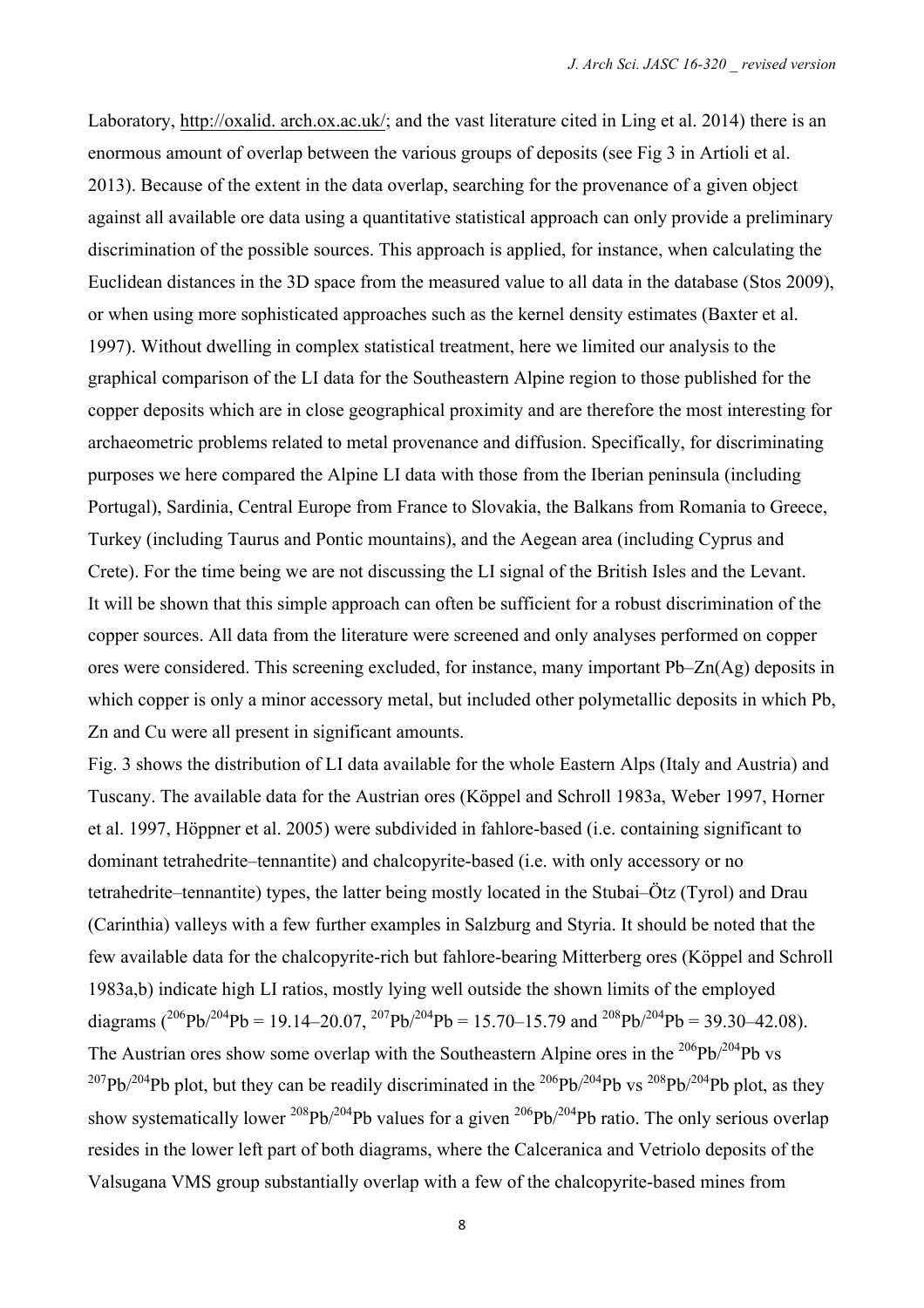Carinthia (Kaser Wieserl, Knappenstube, Plaiken), Salzburg (Rettenbach), and Styria (Walchen). To date there is no indication that any of these Carithian mines were active in prehistoric times. However, their discrimination from some of the Southeastern Alpine deposits remains challenging and should be pursued further, possibly on the basis of chemical tracers.

The main body of the Southern Tuscan ores (pale grey diamonds in Fig. 3) is well discriminated from the Southeastern Alpine ores, whereas virtually all data for Northern Tuscany (Alpi Apuane) overlap with the field of the Southalpine AATV and Carnia ores. Again, there is yet no archaeological indication of prehistoric mining or ancient copper metallurgy in the Alpi Apuane area, but the existence of such deposits should be taken into account in future work.

*Fig. 3. Comparison of the LI data of the copper ores from the Southeastern Alps, Tuscany, and Austria. Austrian deposits are distinguished into fahlore-based (Fhl) and chalcopyrite-based (Cpy) types, the latter being mostly located in the Stubai–Ötz (Tyrol) and Drau (Carinthia) valleys. Source of literature data: Tuscany – Lattanzi et al. (1992), Stos-Gale et al. (1995); Austria – Köppel and Schroll (1983a), Weber (1997), Horner et al. (1997), Höppner et al. (2005).* 

Expanding the comparison to geographically farther deposits, perusal of the database shows that most of the available data for copper ores in other European regions, including the French Massif Central (Cevennes, Mont Lozere, etc.) and Languedoc (Cabrières), Central Europe (Erzgebirge, Harz Mountains, Bohemian Massif), the Balkans (Serbia, Romania, Bulgaria), and Switzerland (Valais), are well distinct from the Southeastern Alpine data. All available data for the Eastern Mediterranean ores (Greece, the Aegean, Turkey, Cyprus) are also well distinct. The only regions that have some degree of overlap with the Southeastern Alpine ores are: the central and South-western Sardinia (Fig. 4) and part of Iberia, including mines located in Andalusia, Alcudia Valley, and the Iberian Pyrite Belt (IPB) (Fig 5).

*Fig. 4. Comparison of LI data for copper ores from the Southeastern Alps and Sardinia. Source of data for Sardinia after Swainbank et al. (1982), Boni and Koeppel (1985), Ludwig et al. (1989), Stos-Gale et al. (1995), Begemann et al. (2001).*

*Fig. 5. Comparison of LI data for copper ores from the Southeastern Alps and Iberia. Source of data for Iberia after Arribas and Tosdal (1994), Stos-Gale et al. (1995), Marcoux (1998), Santos Zalduegui et al. (2004), Klein et al. (2009).*

Keeping in mind that Sardinia is mainly host to lead-zinc mineralization, the copper ores of Sardinia can be rationalized into four major isotopic groups (Artioli et al. 2013). Only two of these groups show a substantial overlap in the  $^{207}Pb/^{204}Pb$  vs  $^{206}Pb/^{204}Pb$  plot with the Southeastern Alpine deposits: in particular, the deposits located in central Sardinia (Barbagia, Sulcis, Ogliastra; among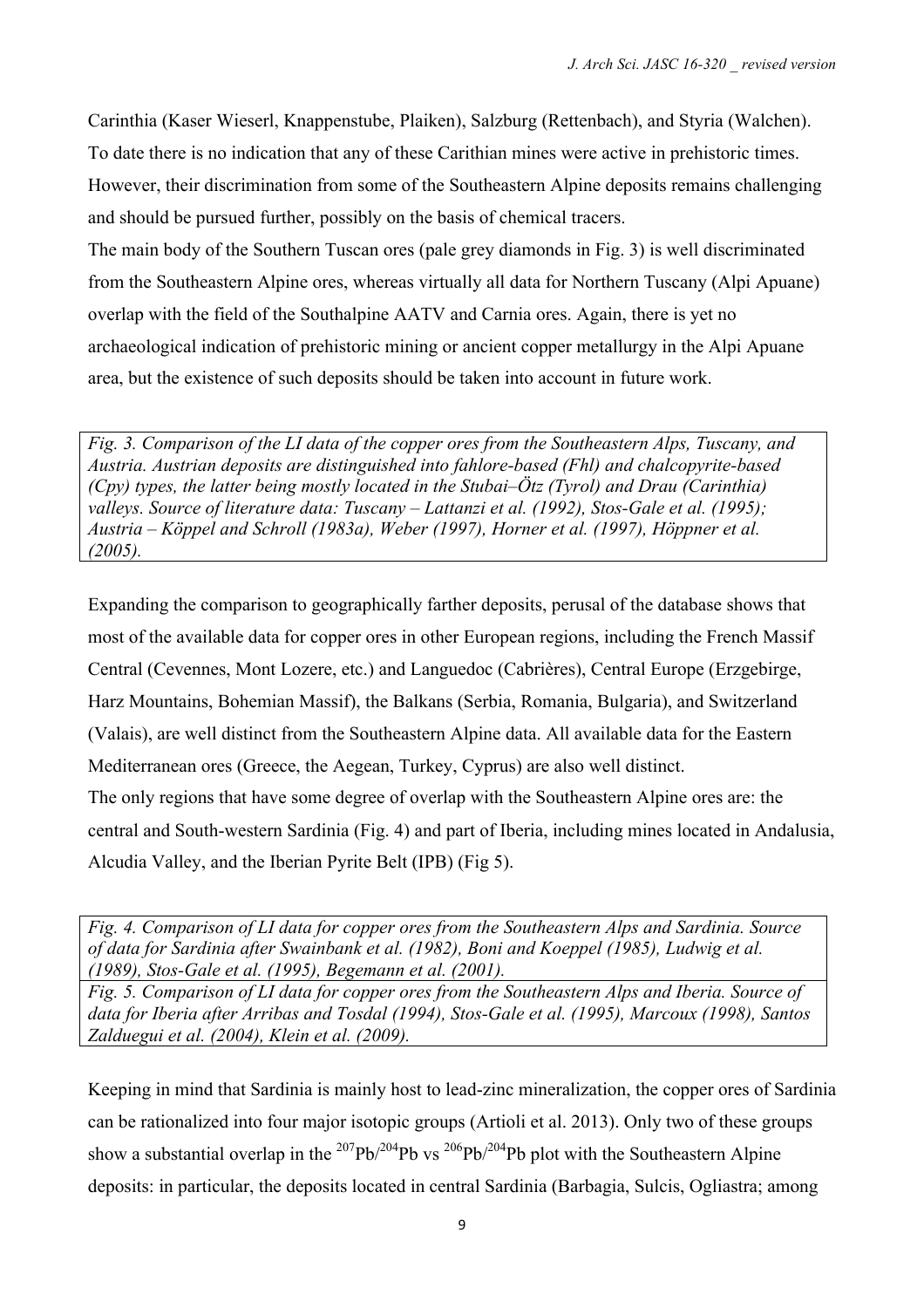which the most important deposit is the famous one of Funtana Raminosa, whose name significantly means "cupriferous water source") partly overlap with the Southalpine AATV field, and the ores of South-west Sardinia (Iglesiente) overlap substantially with the Valsugana VMS field (Fig. 4a). Fortunately, because of their very distinct geological origin, the great majority of Sardinian ores has lower  $^{208}Pb^{204}Pb$  ratios, so that in general they can be well discriminated from the Alpine ones (Fig 4b).

As for Iberia, the wealth of data that recently became available in the literature thanks to the effort of Spanish researchers has remarkably increased the database for the Iberian mines, although further work is needed to interpret them on a geologically and geochemically robust basis. Taken at face values, some of the Iberian LI fields do show some overlap with the Southeastern Alpine field. In this respect, the most important Iberian mines that should be taken into account when interpreting the provenance of metals of potential Alpine derivation are (Fig 5a) a few of the mines in Andalusia (Sierra de Gador) and some of the mines in the Alcudia Valley (Virgen del Socorro, Navalahiguera, Santa Rita, Las Minillas, Los Diegos, Santa Isabel, San Justo). These deposits cannot be distinguished from the Southeastern Alpine deposits from their LI signal alone. More work on the chemical tracers is needed for adequate discrimination of these ores. Note that a few of the mines forming the high  $^{207}Pb^{204}Pb$  tail of the Iberian Pyrite Belt field (IPB: Los Molares, Minas de Cala) overlap the Southeastern Alpine deposits only in the  $^{207}Pb/^{204}Pb$  vs  $^{206}Pb/^{204}Pb$  plot, but they systematically have lower  $^{208}Pb^{204}Pb$  ratios and can thus be safely distinguished from the Alpine ones.

### **5. Applications**

The following examples will show the potential of the LI database for the Southeastern Alps for the interpretation of the ancient copper metallurgy in the region.

### *Eneolithic copper metallurgy in the Southeastern Alps*

Table 3 reports all available isotopic data for Eneolithic objects from northeastern Italy. Some of them were taken from the literature, whereas others are presented here for the first time. The data are graphically reported in Fig. 6, together with available data for Alpine Eneolithic copper smelting slags (Artioli et al. 2015).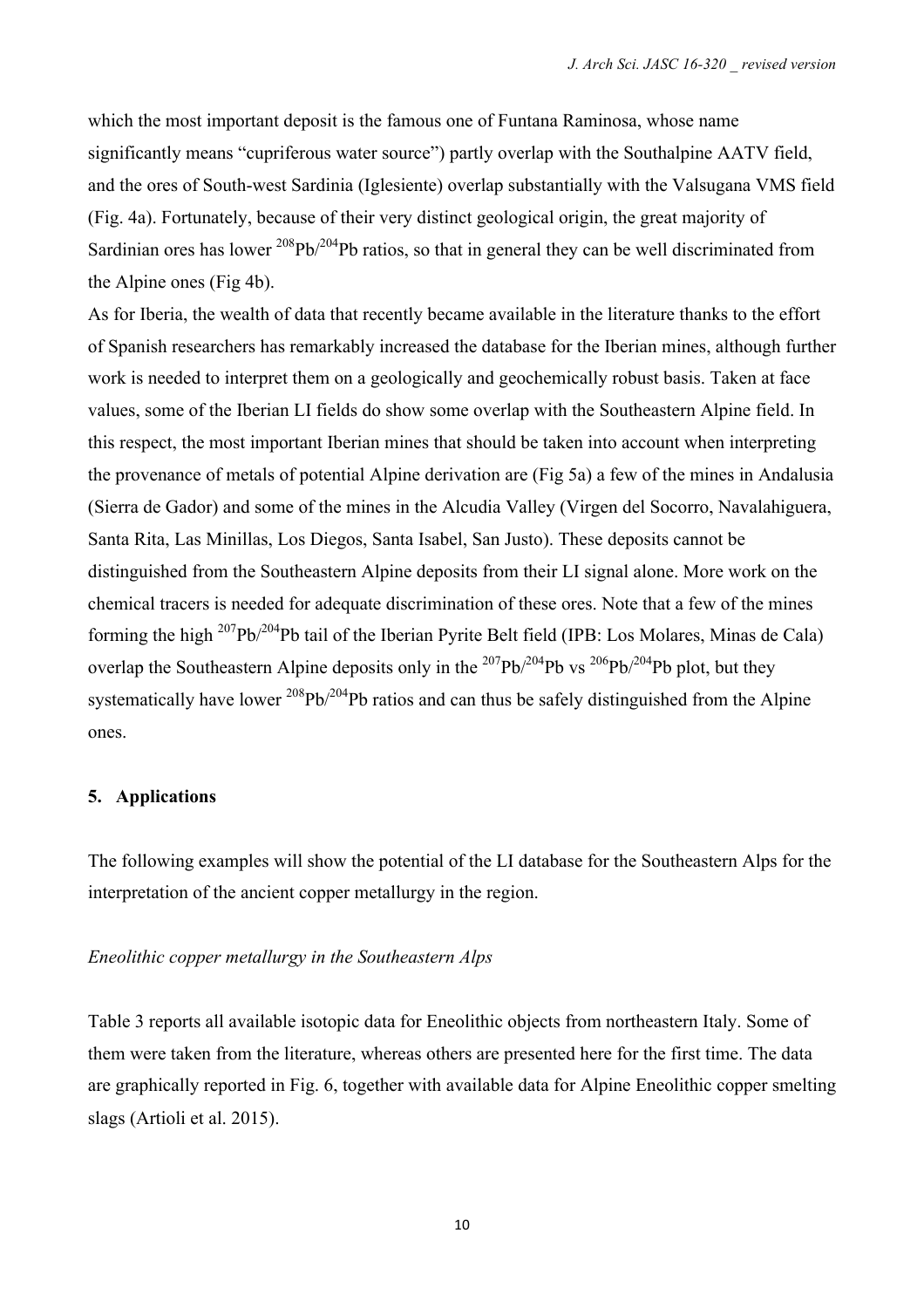|    | 17g. v.          |                    |                         |                     |                     |                     |                     |  |  |  |  |
|----|------------------|--------------------|-------------------------|---------------------|---------------------|---------------------|---------------------|--|--|--|--|
|    | Sample label     | locality           | Type of object          | $^{206}Pb/^{204}Pb$ | $^{207}Pb/^{204}Pb$ | $^{208}Pb/^{204}Pb$ | reference           |  |  |  |  |
|    | <b>CBU AX MR</b> | Col del Buson      | flanged-axe             | $17.934 \pm 2$      | $15.653\pm3$        | 38.168±6            | Angelini et al. 201 |  |  |  |  |
| 2  | CBU AXO          | Col del Buson      | shaft hole-axe          | $17.937 \pm 2$      | $15.656 \pm 2$      | 38.174±7            | Angelini et al. 201 |  |  |  |  |
| 3  | <b>CBU-AXFR</b>  | Col del Buson      | axe fragment            | 18.457±3            | $15.674 \pm 2$      | $38.661 \pm 7$      | Angelini et al. 201 |  |  |  |  |
| 4  | CBU-Per          | Col del Buson      | copper ring             | $18.851 \pm 2$      | $15.681 \pm 2$      | 38.850±6            | Angelini et al. 201 |  |  |  |  |
| 5  | $CBu-L$          | Col del Buson      | copper awl              | 18.209±3            | $15.681\pm3$        | 38.471±7            | Angelini et al. 201 |  |  |  |  |
| 6  | CAM-AxO          | Montebelluna       | Cu axe $(As-Ag)$        | 18.524±2            | $15.673 \pm 2$      | $38.700 \pm 5$      |                     |  |  |  |  |
|    | Peri             | Peri               | Cu wire (Cu)            | 18.097±2            | $15.658 \pm 2$      | 38.342±5            |                     |  |  |  |  |
| 8  | $Sp-Al$          | Spessa             | halberd (Cu-As)         | $18.50 \pm 3$       | $15.70 \pm 2$       | $38.45 \pm 5$       |                     |  |  |  |  |
| 9  | Gamb             | Gambarella         | halberd (Cu-As)         | $18.65 \pm 1$       | $15.70 \pm 1$       | $38.92 \pm 3$       |                     |  |  |  |  |
| 10 | $Sp-Pg$          | Spessa             | dagger                  | $18.097 \pm 7$      | $15.647\pm 5$       | $38.25 \pm 1$       |                     |  |  |  |  |
| 11 | <b>BFO60-15</b>  | Millan             | raw Cu fragment         | $18.265 \pm 1$      | $15.690 \pm 1$      | 38.540±4            | Artioli et al. 2015 |  |  |  |  |
| 12 | Mil1             | Millan             | raw Cu fragment         | 18.279±3            | $15.693\pm3$        | 38.545±7            | Artioli et al. 2015 |  |  |  |  |
| 13 | bg29n            | Bongiovanna        | rolled Cu sheet         | $18.243 \pm 2$      | $15.674 \pm 2$      | 38.498±6            |                     |  |  |  |  |
|    |                  |                    | (interpreted as an awl) |                     |                     |                     |                     |  |  |  |  |
| 14 | MA-073090        | Cellore, loc Arano | Cu awl                  | 17.920              | 15.655              | 38.159              | Pernicka and        |  |  |  |  |
|    |                  |                    |                         |                     |                     |                     | Salzani 2011        |  |  |  |  |
| 15 | MA-073084        | Cisano             | Cu ingot                | 17.909              | 15.631              | 38.092              | Pernicka and        |  |  |  |  |
|    |                  |                    |                         |                     |                     |                     | Salzani 2011        |  |  |  |  |

*Table 3. LI data for Eneolithic objects from Northern Italy. Uncertainties (2σ) refer to the last digits. The sample number in the first column corresponds to the plotted points in the diagrams of*   $Fig. 6$ 

*Fig 6. LI data for Eneolithic objects from Northern Italy (Table 3), and coeval copper smelting slags from Trentino and Alto Adige (Artioli et al. 2015), compared with data for the Southeastern Alpine copper deposits.*

The LI data plots (Fig. 6) show that most objects are perfectly compatible with a provenance from Southeastern Alpine ores. Only two objects remain of dubious interpretation: the copper ring fragment (CBU-Per) from Col del Buson (Belluno), which shows a much higher <sup>206</sup>Pb/<sup>204</sup>Pb ratio than any known Southern Alpine deposit; and the halberd from Spessa (Verona), made of arsenical copper, whose 208Pb/204Pb ratio is too low for a Southeastern Alpine derivation. Some deposits from nearer Carnia are isotopically close (Fig. 6), but incompatible with the arsenical copper composition of the object, given the high antimony contents in the ores, which are invariably rich in tetrahedrite. Clearly for this object the isotopic data must be confronted with additional chemical and archaeological data to reach a satisfactory interpretation.

The available LI data for Eneolithic copper smelting slags from Trentino and Alto Adige (Artioli et al. 2015) are also plotted in Fig. 6. The excellent match of the LI signals clearly indicates a relationship between the objects and the local copper ores. A detailed analysis of the LI data allowed to decode the local patterns of exploitation of the deposits, by evidencing close links between the individual smelting sites and the original mines (Artioli et al. 2015). Here, it is sufficient to remark the capability of LI data to delineate a very dynamic picture of copper mining and ore processing in the Southeastern Alps during the Copper Age. Given the large amount of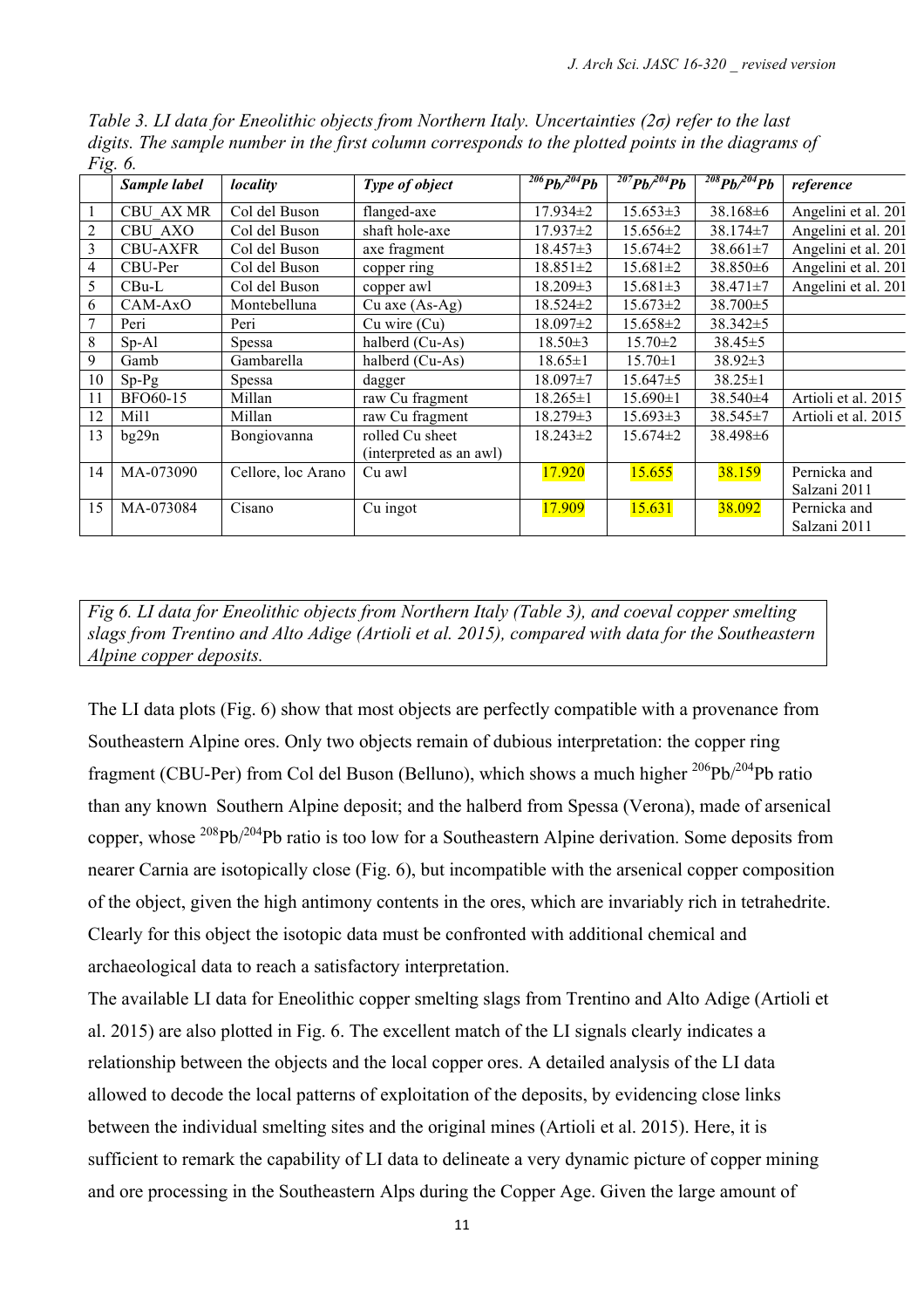slags found at several sites (up to several hundred kilograms at Millan, Alto Adige, and tens of kilograms at La Vela Valbusa, Trentino) it is not unreasonable to talk about a substantial copper production, at least during the second half of the  $3<sup>rd</sup>$  millenium BC.

### *Middle Bronze Age swords*

As another example, we tested available LI data for a few Middle Bronze Age (MBA) swords. The data are reported in Table 4. Two of the data (the sword and rivet from Olmo di Nogara) are presented here for the first time. The other data are from Pernicka and Salzani (2011).

*Table 4. LI data for MBA swords from Northern Italy. Uncertainties (2σ) refer to the last digits.*

| Sample label | <i>locality</i>       | Type of object          | $^{206}Pb/^{204}Pb$ | $^{207}Pb^{204}Pb$ | $^{208}Pb/^{204}Pb$ | reference                    |
|--------------|-----------------------|-------------------------|---------------------|--------------------|---------------------|------------------------------|
| ont95p       | Olmo di Nogara        | rivet                   | $18.352 \pm 4$      | $15.683\pm4$       | $38.565 \pm 7$      |                              |
| ont95s       | Olmo di Nogara        | sword (tomb 95)<br>BMII | $18.503 \pm 4$      | $15.692 \pm 4$     | $38.707 \pm 7$      |                              |
| MA-073064    | Bor di Pacengo        | sword                   | 18.777              | 15.692             | 39.037              | Pernicka and<br>Salzani 2011 |
| MA-073047    | Bacino Marina         | Sword (Rixheim)         | 18.092              | 15.644             | 38.290              | Pernicka and<br>Salzani 2011 |
| MA-073048    | Imboccatura<br>Mincio | spada (Pepinville)      | 18.095              | 15.649             | 38.302              | Pernicka and<br>Salzani 2011 |

*Fig 7. LI data for for MBa swords from Northern Italy (Table 4) compared with data for the Southeastern Alps and Southern Tuscany.*

The LI diagrams (Fig. 7) clearly indicate that three of the swords and the rivet are made with Southern Alpine copper. The sword from Bor di Pacengo is instead clearly from Southern Tuscany. All the Sardinian ores can be ruled out as candidate sources on the account of the  $^{208}Pb/^{204}Pb$  values. It is unfortunate that Jung et al. (2011) did not publish the LI data for their analysed objects from Northern Italy, which included several swords. The discussion in their paper mostly relies on the conventional <sup>207</sup>Pb/<sup>206</sup>Pb vs <sup>208</sup>Pb/<sup>206</sup>Pb diagrams, which are much less discriminating that the conventional geological plots used here. As a consequence, the interpretation of the data in the paper is rather inconclusive. In the same paper, however, the authors report a very small-size plot of  $^{206}Pb/^{204}Pb$  vs  $^{207}Pb/^{204}Pb$  (Jung et al. 2011, Fig. 23.8), which shows that several of the objects are clustered around <sup>206</sup>Pb/<sup>204</sup>Pb=18.1-18.3 and <sup>207</sup>Pb/<sup>204</sup>Pb=15.63-15.67. Since, as shown above, ores from Sardinia, Southeastern Alps, and Tuscany can be discriminated by LI data with sufficient confidence, the data indicate that most of these objects are made out of Southern Alpine ores.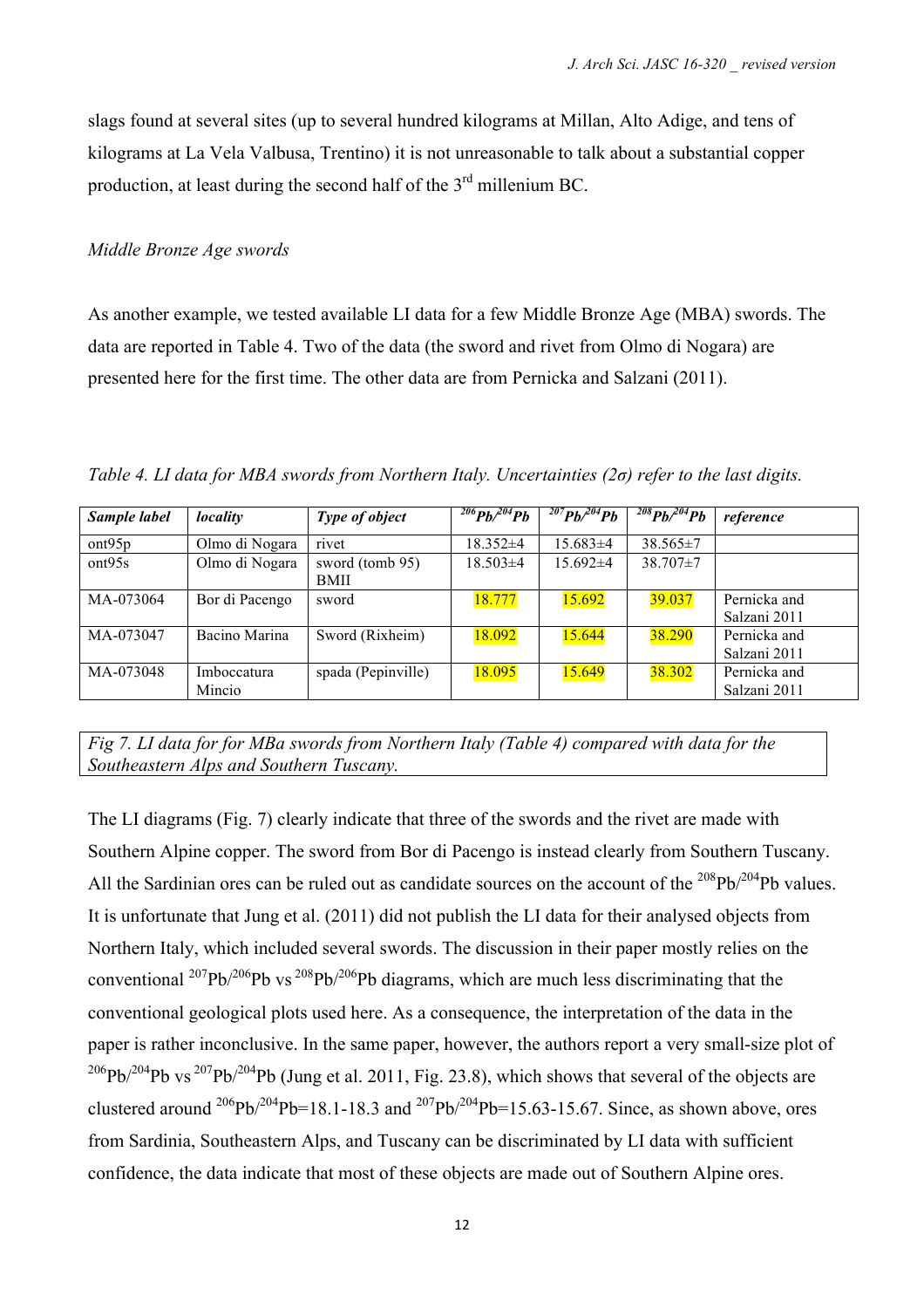Again, the above example shows that in the MBA and presumably through the Recent Bronze Age the copper sources in the Southern Alps were still very active and supplied most of the copper circulating in Northern Italy, despite the scarce archaeological evidence in terms of mining and metallurgical sites. We know, however, that during the Late Bronze Age (LBA) there was a resurrection of copper exploitation in the area linked to the Luco/Laugen culture, which is testified by the huge amount of LBA copper smelting slags found in archaeological sites (Metten 2003, Weisgerber and Goldenberg 2004, Cierny 2008, Addis et al. 2014). Based on the widespread occurrence of the slags in the territory and their substantial volume, it can be argued that during the LBA the Southern Alpine copper production reached a peak. The subsequent major wave of mining activity occurred in the Middle Age, when large groups of German miners moved to several of the Alpine valleys to organize and carry out the mining operations (Šebesta, 2000; Zammatteo, 2009).

#### **6. Conclusions**

The reference LI database for the Southeastern Alpine copper deposits (AAcP database) is presented, together with the essential geological and geochemical interpretation of the data. The reported data fill a long-noted gap in the characterization of Alpine copper ore resources. Groupings are proposed that encompass genetically related copper ore deposits, which are characterized by homogeneous LI signals and, at least in some cases, restricted geographic distribution. Such groupings may serve as references for a robust discrimination of potential metal sources. The elevated discriminating power of the database is demonstrated by applications to Eneolithic objects and MBA swords for Northern Italy. It is believed that the database will be a very useful tool for future provenancing of metals and related materials (slags), which will no doubt contribute to clarify the emerging picture of ancient copper metallurgy in the Alpine and Central Mediterranean area (Dolfini 2013, Angelini et al. 2013, Perucchetti et al. 2015).

### **Acknowledgements**

A few generations of students contributed at different levels to the development of the database. I. Giunti, A. Addis, C. Canovaro and G. Stasi helped in the sample preparation and LI analyses. L. Salzani and E. Bianchin Citton are thanked for making several objects available for analysis. PN acknowledges financial support by Progetto di Ateneo 2013 "Copper metallogenesis and provenancing in the Alpine realm" (University of Padova, CPDA138741).

13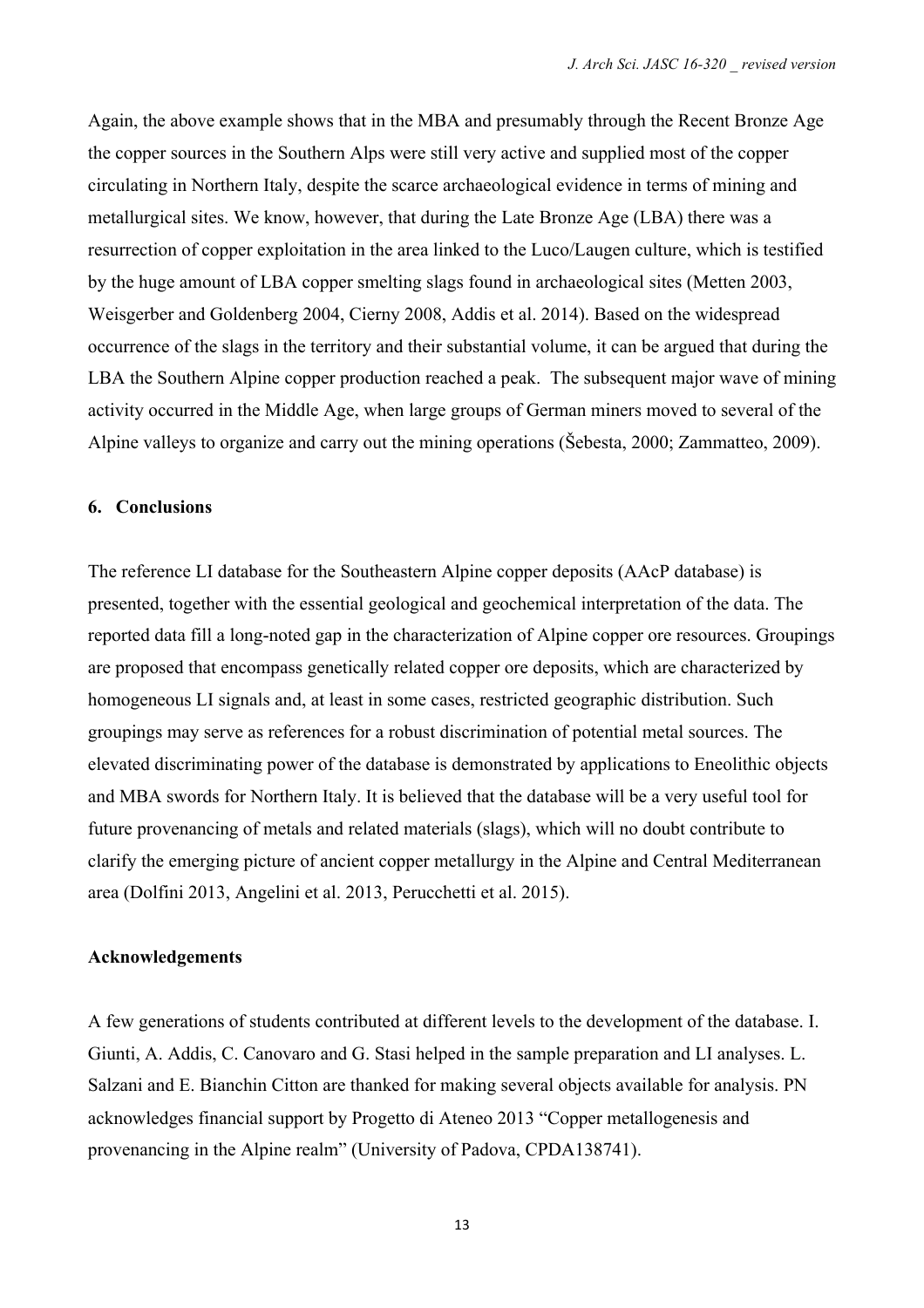### **References**

- Addis, A., Angelini, I., Nimis, P., Artioli, G., 2014. Late Bronze Age copper smelting slags from Luserna (Trentino, Italy): interpretation of the metallurgical process. Archaeometry, in press
- Andreatta, C., 1928. Sulle arsenopiriti dei giacimenti minerari di Calceranica e Caldonazzo nel Trentino: St. Studi Trentini di Scienze Naturali 9, 90-102.
- Angelini, I., Giunti, I., Artioli, G., 2011. Indagini archeometallurgiche su reperti dell'età del Rame della valle del Piave. Quaderni di Archeologia del Veneto Vol. XXVII, 107-115.
- Angelini, I., Artioli, G., Pedrotti, A., Tecchiati, U., 2013. La metallurgia dell'età del Rame dell'Italia settentrionale con particolare riferimento al Trentino e all'Alto Adige. Le risorse minerarie e i processi di produzione del metallo. In: De Marinis, R.C. (Ed.), L'età del Rame: la Pianura Padana e le Alpi al tempo di Ötzi. Catalogo della mostra. Compagnia della Stampa Massetti Rodella editori, Brescia, pp. 101-116.
- Angelini I., Artioli G., Nimis P., Villa I.M., 2015. La metallurgia preistorica del rame nell'Italia nord-orientale: quadro d'insieme e recenti sviluppi. Atti della XLVIII Riunione Scientifica dell'IIPP, Padova 2013, Studi di Preistoria e Protostoria, Vol. 2, Preistoria e Protostoria del Veneto, pp. 271-277.
- Arribas, A., Tosdal, R.M. (1994). Isotopic composition of Pb in ore deposits of the Betic Cordillera, Spain: origin and relationship to other European deposits. Economic Geology 89, 1074- 1093.
- Artioli G., Baumgarten B., Marelli M., Giussani B., Recchia S., Nimis P., Giunti I., Angelini I., Omenetto P., 2008a. Chemical and isotopic tracers in Alpine copper deposits: geochemical links between mines and metal. *Geo.Alp* **5**, 139-148.
- Artioli G., Nimis P., Gruppo Arca, Recchia S., Marelli M., Giussani B., 2008b. Gechemical links between copper mines and ancient metallurgy: the Agordo case study. *Rend. Online Soc. Geol. It.* **4**, 15-18.
- Artioli G., Angelini I., Giunti I., Omenetto P., Villa I.M., 2009. La provenienza del metallo degli oggetti di Monte Cavanero: considerazioni basate sugli isotopi del Pb e sulla geochimica delle mineralizzazioni cuprifere limitrofe. In: Venturino Gambari M. (ed.) *Il ripostiglio del Monte Cavanero di Chiusa di Pesio (Cuneo)*. LineLab.Edizioni, Alessandria, pp. 167-178.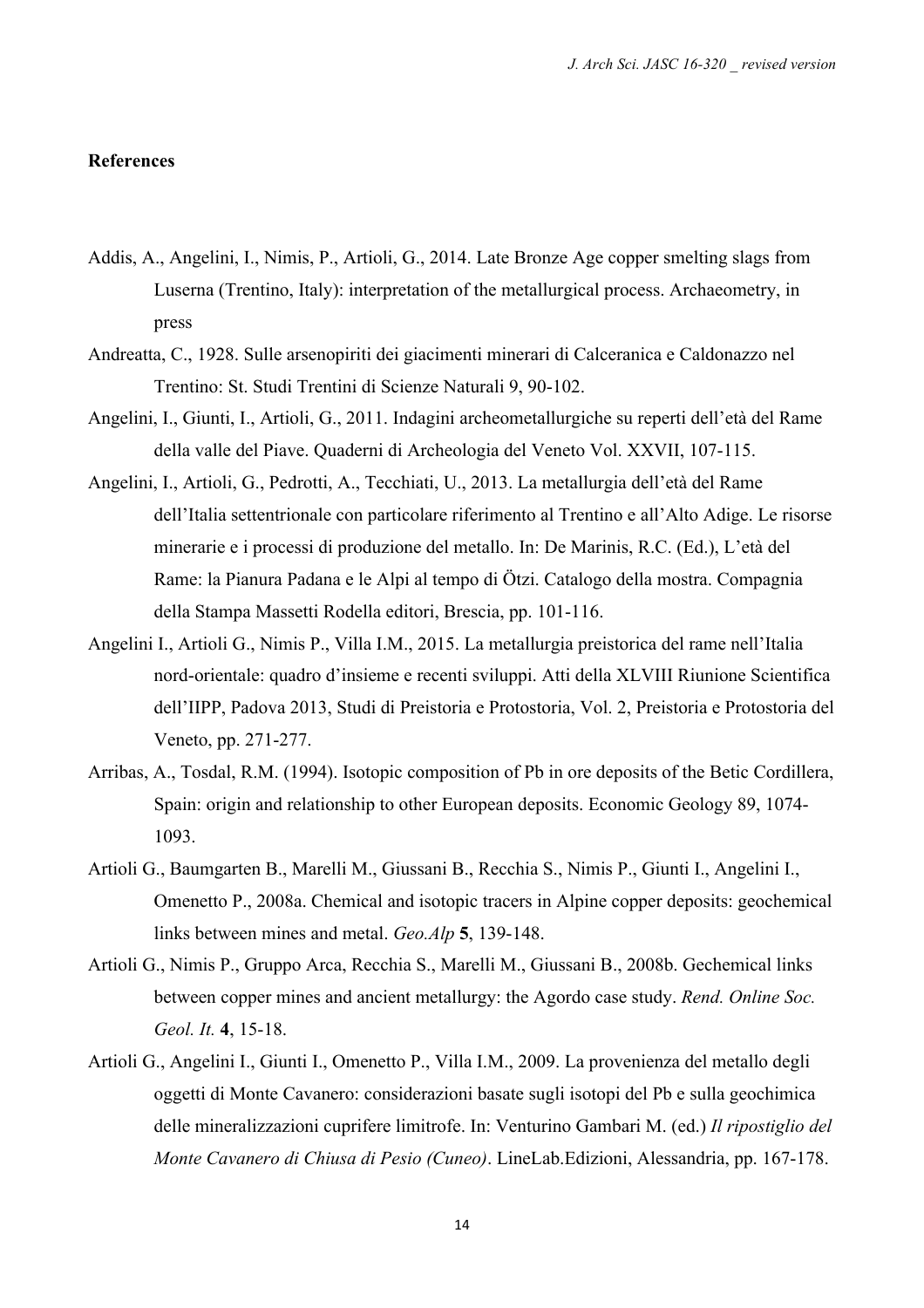- Artioli G., Giunti I., Angelini I., Gruppo Arca, Giussani B., Marelli M., Recchia M., Nimis P., Omenetto P., Villa I. (2010) Legami geochimici fra miniere, scorie e metallo: verso un modello per determinare la provenienza e la diffusione del rame preistorico. *Frammenti* **2**, 81-89.
- Artioli G., Angelini I., Nimis P., 2012. Mineralizzazioni e produzioni di rame in ambito Bellunese. In: Angelini A., Leonardi G. (eds.) *Atti del Convegno "Il castelliere di Castel de Pedena: un sito di frontiera del II e I millennio a.C."*, Feltre 6 giugno 2009. Saltuarie del Laboratorio del Piovego, n. 9, 167-176, 2012. ISBN 978-88-86106-38-2
- Artioli, G., Angelini, I., Nimis, P., Addis, A., Villa, I.M., 2013. Prehistoric copper metallurgy in the Italian Eastern Alps: recent results. Historical Metallurgy 47, 51-59.
- Artioli G., Angelini I., Tecchiati U. and Pedrotti A., 2015. Eneolithic copper smelting slags in the Eastern Alps: Local patterns of metallurgical exploitation in the Copper Age. J. Archaeol. Sci., in press.
- Baron S., Tămaş C.G. and Le Carlier C. (2014). How mineralogy and geochemistry can improve the significance of Pb isotopes in metal provenance studies. *Archaeometry 56*, 665-680.
- Baxter M.J., Beardah C.C., Wright R.V.S. 1997. Some archaeological applications of kernel density estimates. Journal of Archaeological Science, 24, 347-354.
- Begemann F., Schmitt-Strecker S., Pernicka E., Lo Schiavo F. (2001). Chemical comosition and lead isotopy of copper and bronze from nuragic sardinia. European Journal of Archaeology, 4, 43-85.
- Boni M., Koeppel V. (1985). Ore-lead isotope pattern from the Inglesiente-Sulcis Area (SW Sardinia) and the problem of remobilization of metals. Mineralium Deposita 20, 185-193.
- Casari, L., 1986. Cobalt pyrite ores in the upper Martello Valley (Alto Adige, Northern Italy). Rend. Soc. It. Min. Petrol. 41, 15-23.
- Cattin F., Guénette-Beck B., Curdy P., Meisser N., Ansermet S., Hofmann B., Kündig R., Hubert V., Wörle M., Hametner K., Günther D., Wichser A., Ulrich A., Villa I.M., Besse M., 2011. Provenance of early Bronze age metal artefacts in Western Switzerland using elemental and lead isotopic compositions and their possible relation with copper minerals of the nearby Valais. Journal of Archaeological Science 38, 1221-1233.
- Cattin F., Merkl M.B., Strahm C., Villa I.M., 2015. Elemental and lead isotopic data of copper finds from the Singen cemetery, Germany – a methodological approach of investigating Early Bronze Age networks. In: Hauptmann A., Modarressi-Tehrani D. (eds.) Archaeometallurgy in Europe III, pp. 19-32. ISBN 978-3-937203-74-4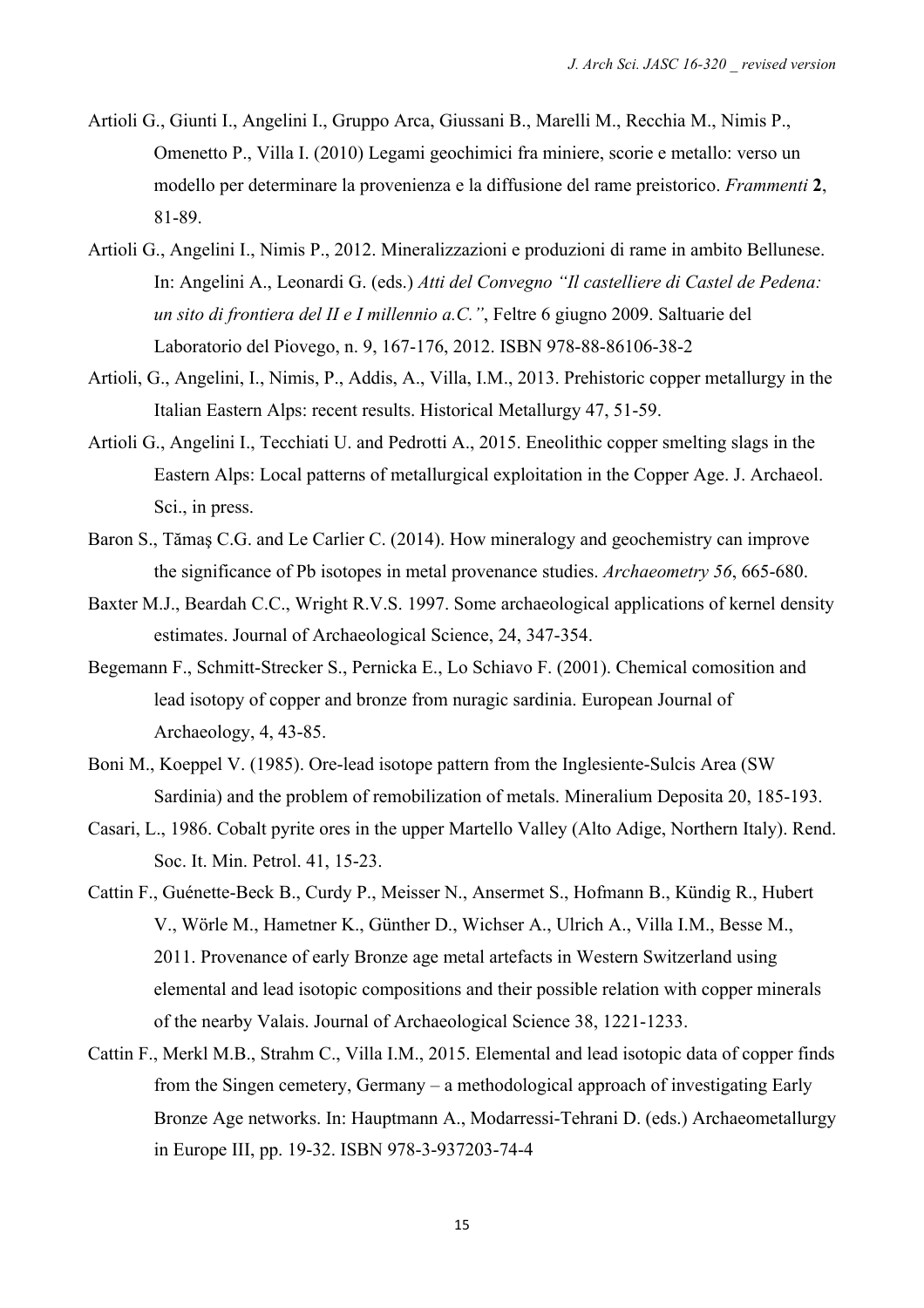- Cierny, J., 2008. Prähistorische Kupferproduktion in den südlichen Alpen: Region Trentino Orientale, Der Anschnitt Vol. 22. Bergbau-Museum, Bochum.
- Cumming, G.L., Köppel, V., Ferrario, A., 1987. A lead isotope study of the northeastern Ivrea Zone and the adjoining Ceneri zone (N-Italy): evidence for a contaminated subcontinental mantle. Contributions to Mineralogy and Petrology, 97, 19-30.
- De Marinis R.C., 1992. La più antica metallurgia nell'Italia Settentrionale. In: Höpfel F., Platzer W., Spindler K. (Eds.) Der Mann im Eis. Bericht über das Internationale Symposium 1992 in Innsbruck, Innsbruck, 389-409, 1992.
- Dolfini, A. 2013. The emergence of metallurgy in the central Mediterranean region: A new model. European Journal of Archaeology 16, 21-62.
- Fleckinger A. (Ed.) 2003. La mummia dell'età del rame 2 Die Gletschermumie aus der Kupferzeit 2. Folio Verlag, Bolzano.
- Frizzo, P. (2004) La miniera di Calceranica e i giacimenti a solfuri massicci della zona Agordino-Valsuganese. In ''Le miniere del Mandola in Valsugana'', P. Passardi & P. Zammatteo, ed., Monografie I del Museo Tridentino di Scienze Naturali, Trento, 157–180.
- Giunti I. (2011) Geochemical and isotopic tracers in copper deposits and ancient artifacts: a database for provenance. PhD Dissertation, Univ. Padova.
- Höppner, B., Bartelheim, M., Huijsmans, M., Krauss, R., Martinek, K.P., Pernicka, E., Schwab, R., (2005) Prehistoric copper production in the Inn Valley (Austria), and the earliest copper in central europe. Archaeometry 47, 293-315.
- Horner J., Neubauer F., Paar W.H., Hansmann W., Koeppel V., Robl K. (1997). Structure, mineralogy, and Pb isotopic composition of the As-Au-Ag deposit Rotgulden, Eastern Alps (Austria): significance for formation of epigenetic ore deposits within metamorphic domes. Mineralium Deposita, 32: 555-568
- Horwitz E.P., Chiarizia R. and Dietz, M.L. (1992) A novel strontium selective extraction chromatographic resin. Solvent Extr. Ion Exch. **10**, 313–336.
- Klein S., Domergue C., Lahaye Y., Brey G.P., von Kaenel H.-M. (2009). The lead and copper isotopic composition of copper ores from the Sierra Morena (Spain). Journal of Iberian Geology, 35, 59-68.
- Köppel, V. and Schroll, E., 1983a. Lead isotopes of Palaeozoic, strata-bound to stratiform galena bearing sulphide, deposits of the Eastern Alps (Austria): implications for their geotectonic setting. Schweiz Mineral Petrogr Mitteilungen 63, 347-360.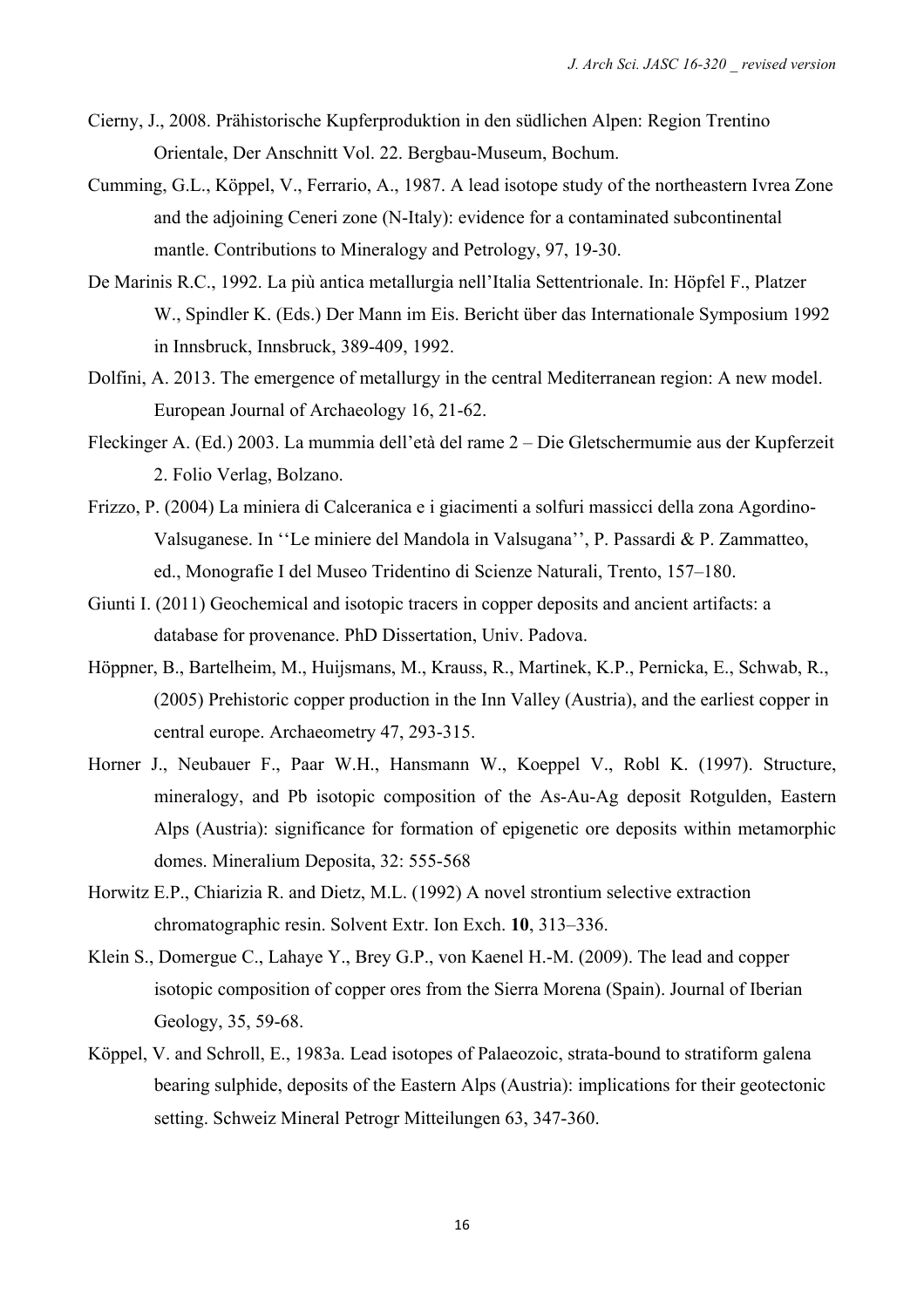- Köppel V. and Schroll E., 1983b. Bleiisotope und Remobilisation von Erzlagerstatten. In: Petrascheck W.E. (Ed.) "Ore mobilisation in the Alps and in SE-Europe". Österr. Akad. Wiss., Schriftenreiohe Erdwiss. Kommission, 6, Wien, pp. 39-52.
- Jung R., Mehofer M. and Pernicka E. (2011). Metal exchange in Italy from the Middle to the Final Bronze Age  $(14<sup>th</sup>-11<sup>th</sup>$  Century B.C.E.). In: Betancourt P.P. and Ferrence S.C. (Eds.) "Metallurgy: Understanding How, Learning whY", Studies in Honor of James D. Muhly. INSTAP Academic Press, Philadelphia, pp. 231-248.
- Lattanzi P., Hansmann W., Köppel V. and Costagliola P. (1992). Source of metals in Metamorphic Ore-forming Processes in the Apuane Alps (NW Tuscany, Italy): constraints by Pb-isotope Data. Mineralogy and Petrology, 45, 217-229.
- Ling, J., Stos-Gale, Z., Grandin, L., Billström, K., Hjärthner-Holdar, E., & Persson, P. O. (2014). Moving metals II: provenancing Scandinavian Bronze Age artefacts by lead isotope and elemental analyses. Journal of Archaeological Science, 41, 106-132.
- Ludwig K.R., Vollmer R., Turi B., Simmons K.R., Perna G. (1989). Isotopic constraints on the genesis of base-metal ores in southern and central Sardinia. European Journal of Mineralogy, 1, 657-666.
- Lutz J. and Pernicka E., 2013. Prehistoric copper from the Eastern Alps. Open Journal of Archaeometry 2013, vol 1:e25.
- Marcoux E. (1998). Lead isotope systematics of the giant massive sulphide deposits in the Iberian Pyrite Belt. Mineralium Deposita, 33, 45-58.
- Metten, B., 2003. Beitrag zur spätbronzezeitlichen Kupfermetallurgie im Trentino (Südalpen) im Vergleich mit anderen prähistorischen Kupferschlacken aus dem Alpenraum. Metalla 10, 1-122.
- Nimis, P., 2010. Some remarks on the use of geochemical tracers for metal provenancing. In: Magrini C. and Sbarra F. (Eds.) "Late Roman Glazed Pottery in Carlino and in Central-East Europe. Production, Function and Distribution", *BAR International Series* vol. 2068, p. 3-9. Oxford, Hadrian Books Ltd.
- Nimis, P., Omenetto, P, Giunti, I., Artioli, G., Angelini, I., 2012. Lead isotope systematics in hydrothermal sulphide deposits from the central-eastern Southalpine (northern Italy). Eur. J. Miner. 24, 23-37. DOI: 10.1127/0935-1221/2012/0024-216
- Pearce, M., 2007. Bright blades and red metal. Essays on north Italian prehistoric metalwork. Accordia Specialist Studies on Italy. Vol. 14. Accordia Research Institute, University of London.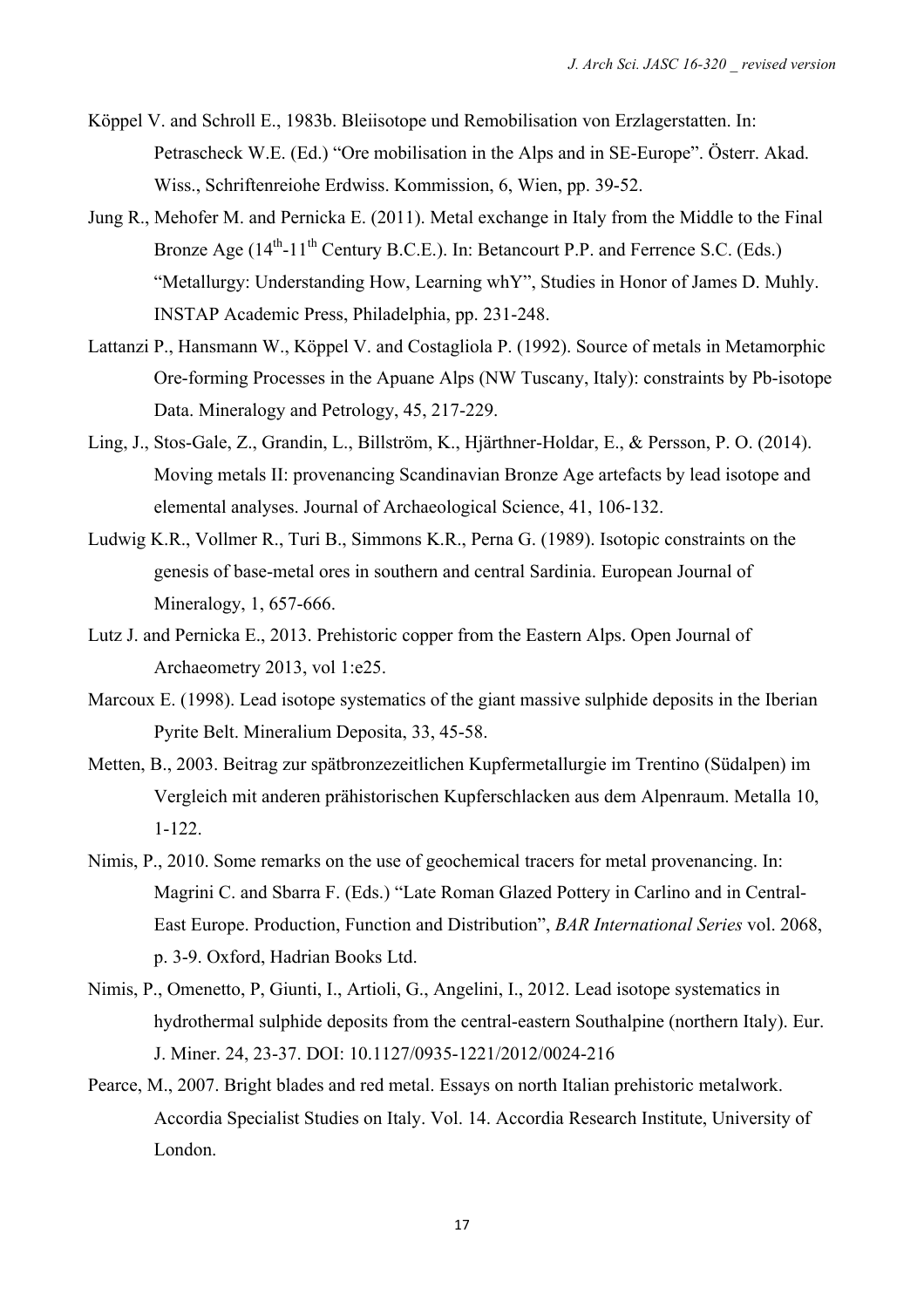- Pedrotti, A., 2002. L'età del Rame. In: Lanzinger, M., Marzatico, F., Pedrotti, A. (Eds) Storia del Trentino, Vol. 1, La preistoria e la protostoria, Il Mulino, Bologna, pp. 183-254.
- Perini, R., 1989. Testimonianze di attività metallurgica dall'Eneolitico alle fasi finali dell'Età del Bronzo nel Trentino. In: "Per Giuseppe Šebesta: scritti e nota bio-bibliografica per il settantesimo compleanno". Biblioteca Comunale di Trento, Trento, pp. 377-404.
- Pernicka, E., 2010. Archäometallurgische Untersuchungen am und zum Hortfund von Nebra. In: Meller, H., Bertemes, F. (Eds.), Der Griff nach den Sternen. Wie Europas Eliten zu Macht und Reichtum kamen, Internationales Symposium in Halle (Saale) 16.-21. Februar 2005, Tagungen des Landesmuseums für Vorgeschichte Halle Band 05/II, pp. 719-734.
- Pernicka, E., 2014. Provenance Determination of Archaeological Metal Objects. In: Roberts, B.W. and Thornton, C. (eds.) Archaeometallurgy in Global Perspective. Methods and Syntheses. Springer, New York, pp. 239-268.
- Pernicka, E., Salzani, P., 2011. Remarks on the analyses and future prospects. In: Aspes A. (Ed.), I bronzi del Garda. Memorie del Museo Civico di Storia Naturale di Verona, Verona, pp. 89- 98.
- Perucchetti, L., Bray, P., Dolfini, A., Pollard A.M. 2015. Physical barriers, cultural connections: Prehistoric metallurgy across the alpine region. European Journal of Archaeology 18, 599- 632.
- Preuschen, E., 1973. Estrazione mineraria dell'età del bronzo nel Trentino. Preistoria Alpina Rend., 91, 113–150.
- Rehkämper, M., Mezger, K., 2000. Investigation of matrix effects for Pb isotope ratio measurements by multiple collector ICP-MS: verification and application of optimized analytical protocols. Journal of Analytical Atomic Spectrometry, 15, 1451-1460.
- Santos Zalduegui J.F., García de Madinabeitia S., Gil Ibarguchi J.I., Palero F. (2004). A lead isotope database: The Los Pedroches–Alcudia Area (Spain); Implications for archaeometallurgical connections across Southwestern and Southeastern Iberia. *Archaeometry*, *46*, 625-634.
- Schroll, E., 1997. Geochemische und geochronologische Daten und Erlauterungen. In:Weber, L. (Ed.), Handbuch der Largerstatten der Erze, Industrialminerale und Energierohstoffe Osterreichs, Archiv für Lagerstatten Forschung, band 19, Geologische Bundesanstalt, Chapter V, pp. 395-495.
- Šebesta, G., 1992. La via del rame. Econ. Trentina, Suppl. 3, 1992, 221 p.
- Šebesta G., La via del rame, 2000, Museo degli Usi e Costumi della Gente Trentina; S. Michele all'Adige.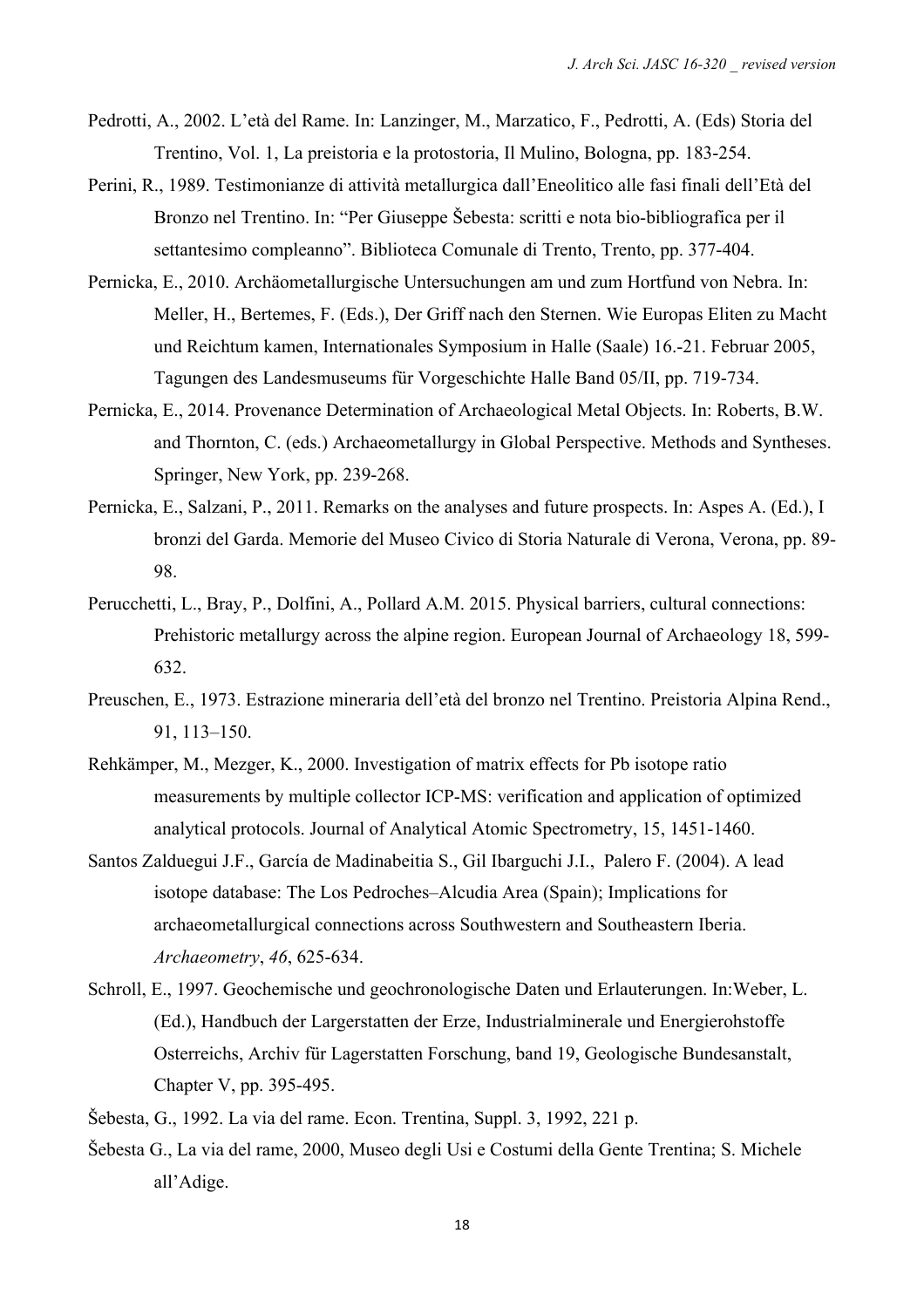- Sperl G.O., 2005, Metallography for the European Copper Age: research on the Axe-blade of the glagier-mummy from the Ötzaler Alps in Tyrol. Microscopy Today, 13, 8-13.
- Stos Z.A., 2009. Across the wine dark seas. Sailor tinkers and royal cargoes in the Late Bronze Age eastern Mediterranean. In: Shortland, A.J., Freestone, I.C., Rehren, T. (Eds.), From Mine to Microscope e Advances in the Study of Ancient Technology. Oxbow Books, Oxford, pp. 163-180.
- Stos-Gale Z., Gale N.H., Houghton J., Speakman R. (1995). Lead isotope data from the Isotrace Laboratory, Oxford: Archaeometry data base 1, ores from the Western Mediterranean. Archaeometry, 37, 407-415.
- Swainbank I.G., Shepherd T.J., Caboi R., Massoli-Novelli R. (1982). Lead isotopic composition of some galena ores from Sardinia. Periodico di Mineralogia, 51, 275-286.
- Villa I.M., 2009. Lead isotopic measurements in archeological objects. Archaeol. Anthropol. Sci. 1, 149–153.
- Villa I.M. (2016). Provenancing bronze: Exclusion, inclusion, uniqueness, and Occam's razor. In: Grupe G., McGlynn G.C. (eds.) *Isotopic Landscapes in Bioarchaeology* Springer Berlin Heidelberg, pp. 141-154.
- Weber (1997) Handbuch Der Lagerstätten Der Erze, Industrieminerale Und Energierohstoffe Österreichs. Archiv Lagerst. Forsch. vol. 19.
- Weisgerber G., Goldenberg G. (Eds.), 2004. Alpenkupfer Rame delle Alpi. Der Anschnitt, Vol. 17. Deutsches Bergbau Museum, Bochum.
- Zammatteo P., L'arte mineraria e la sua memoria in Trentino, 2009, Publistampa Edizioni; Pergine Valsugana.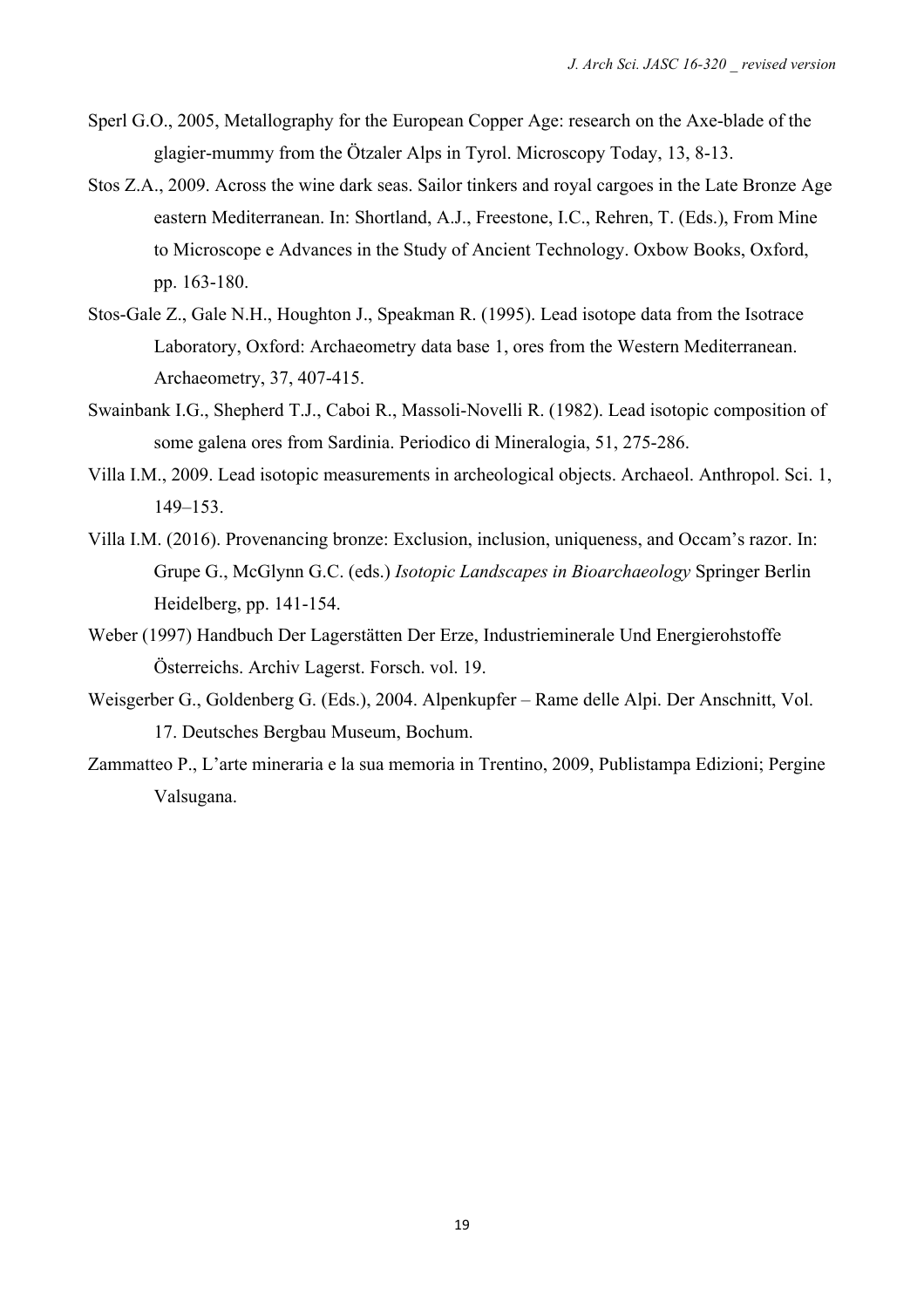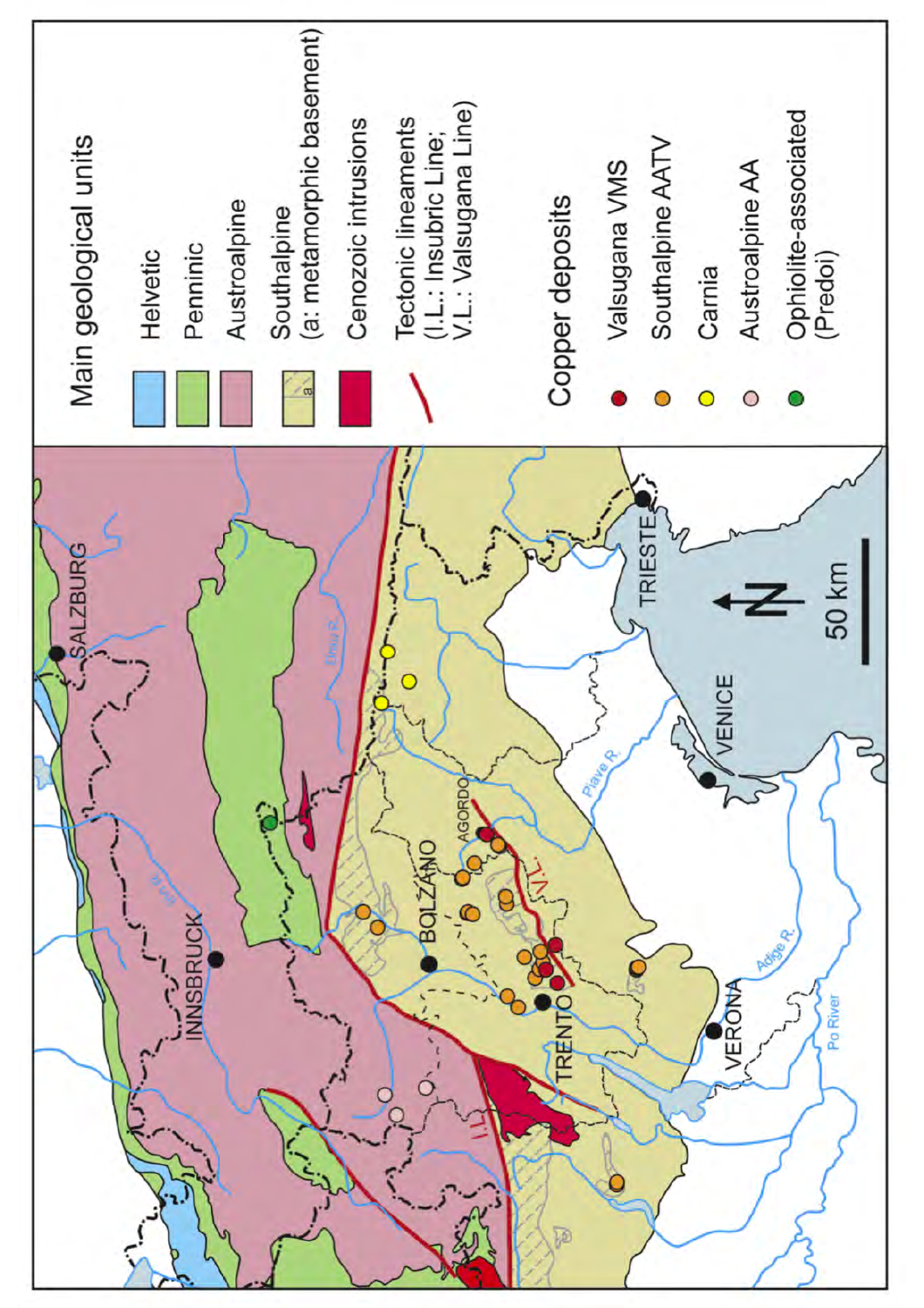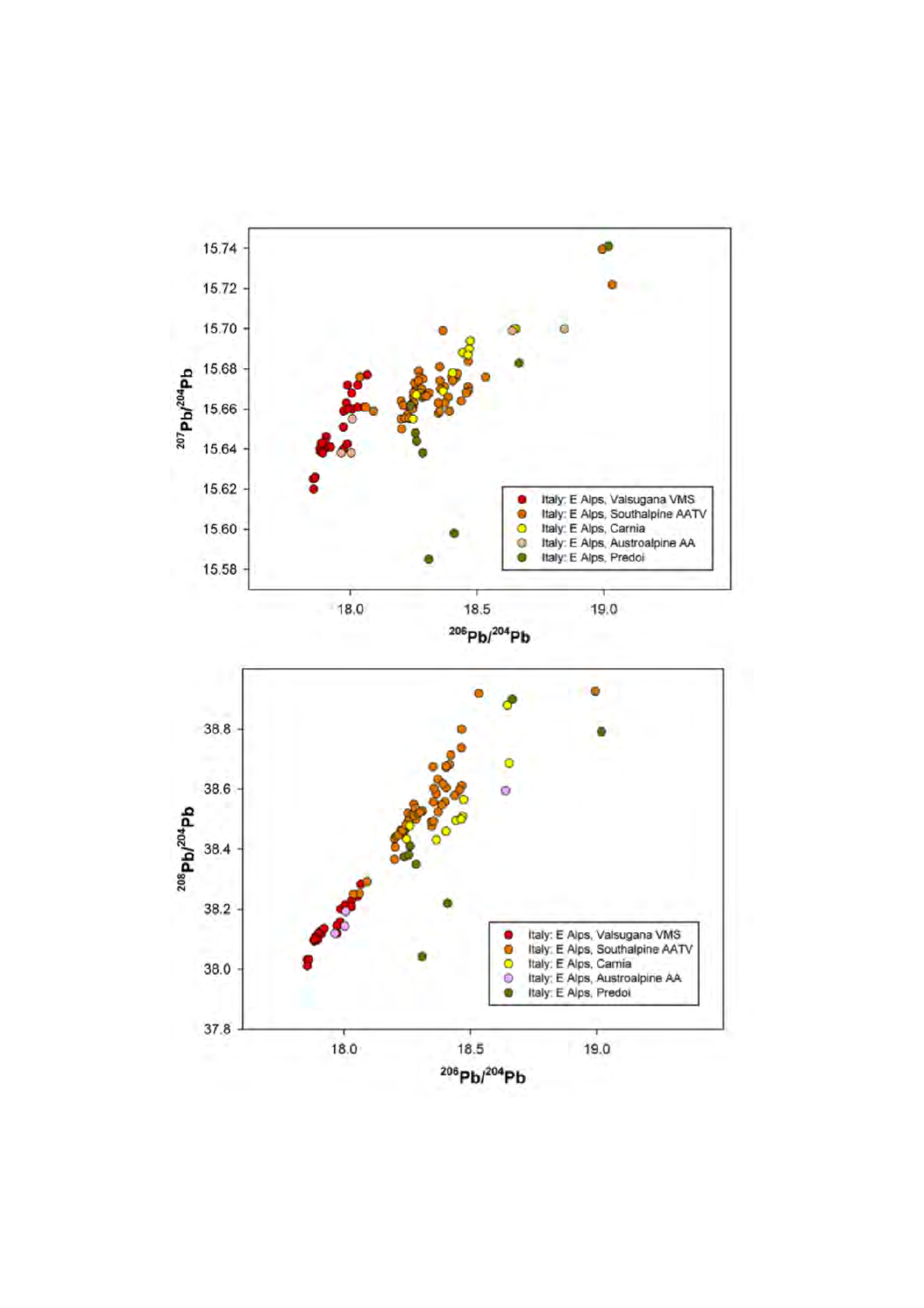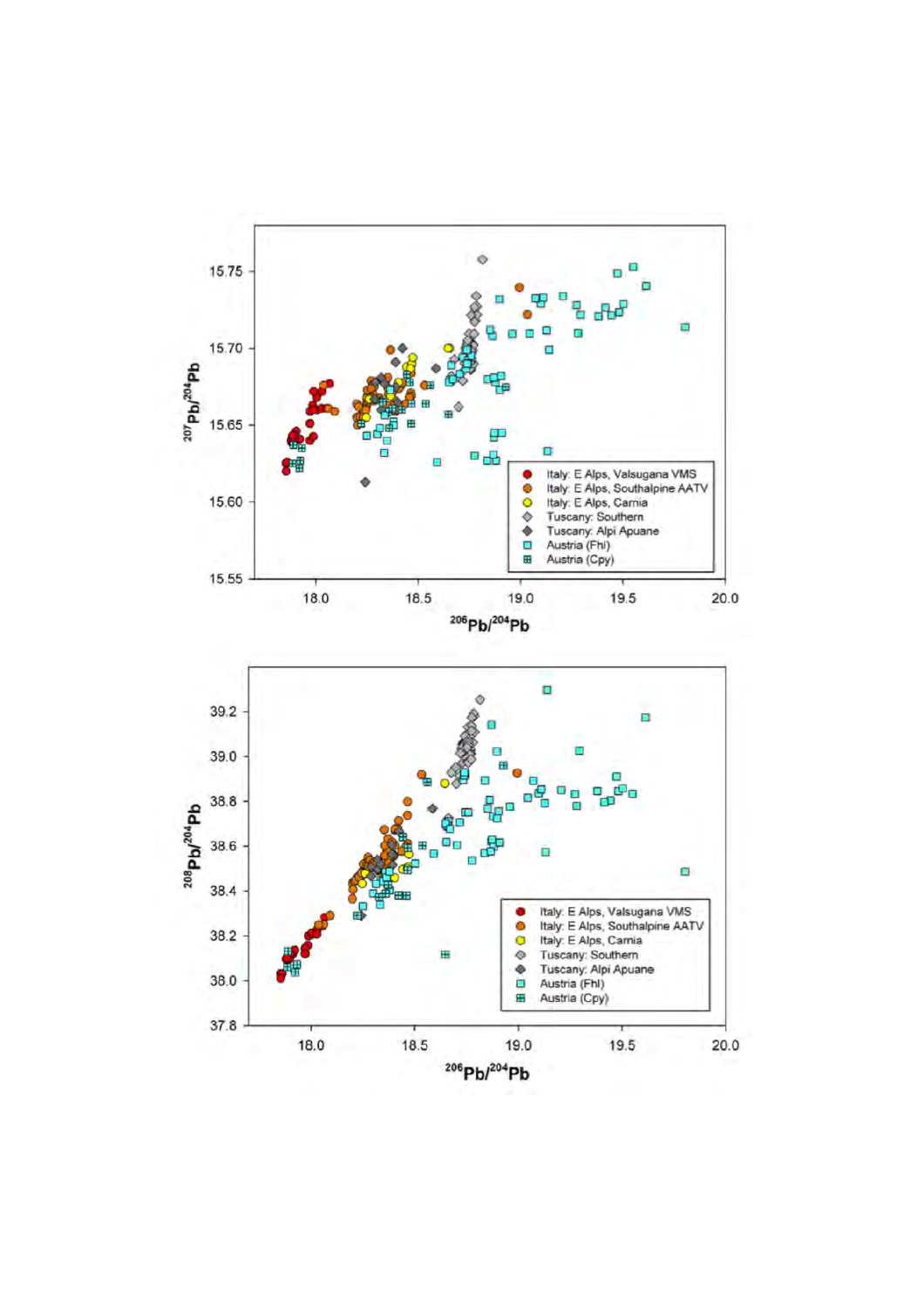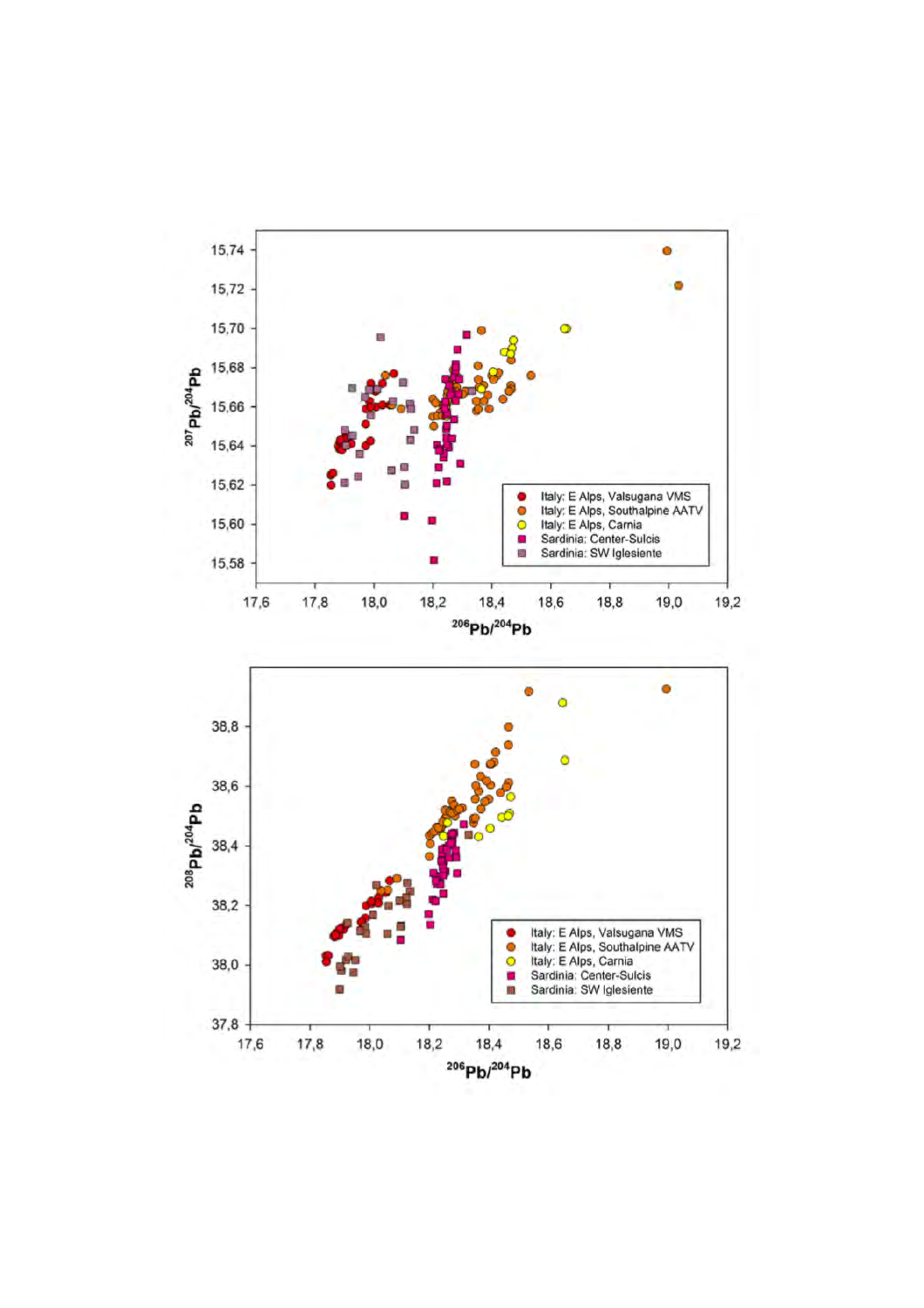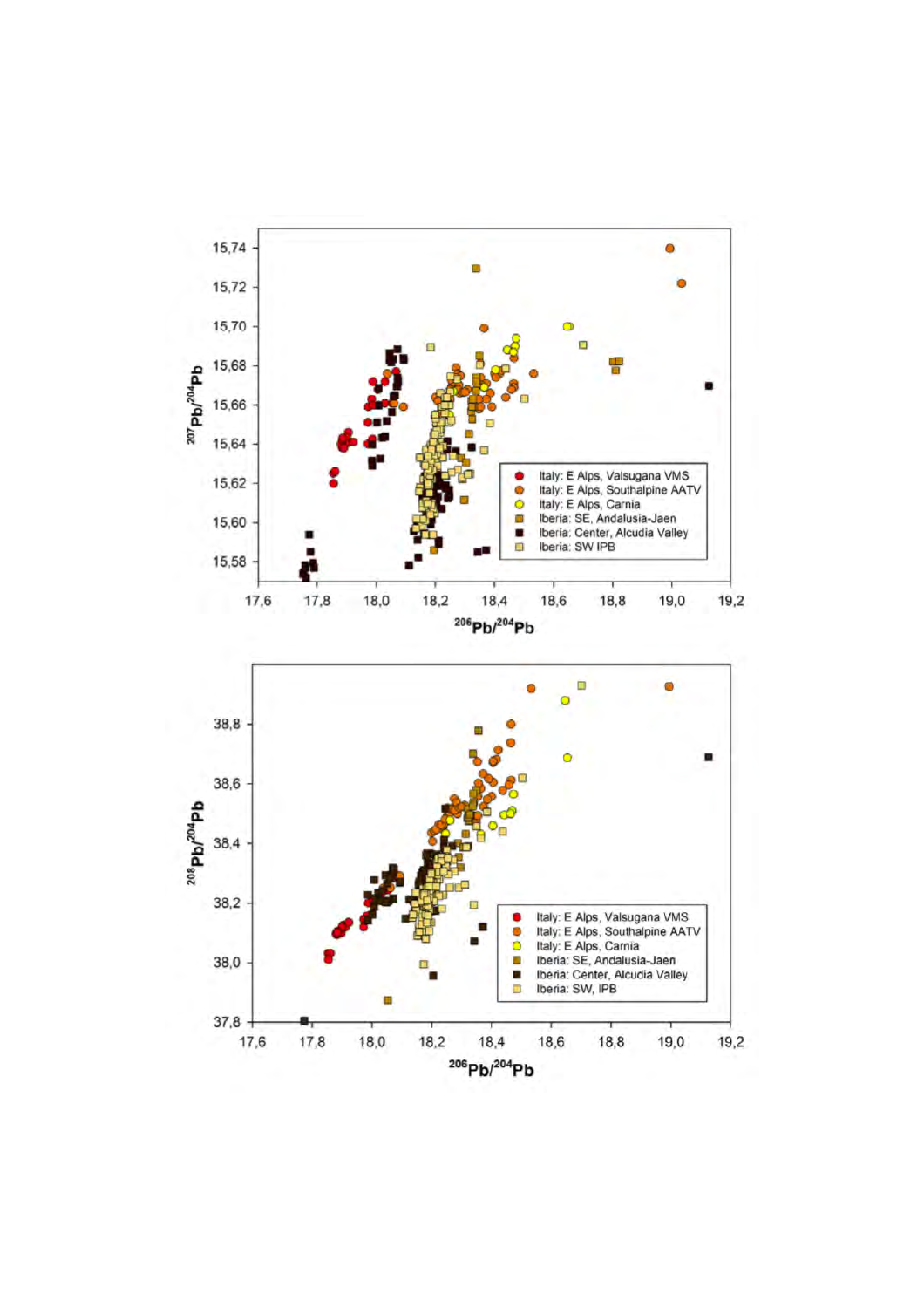